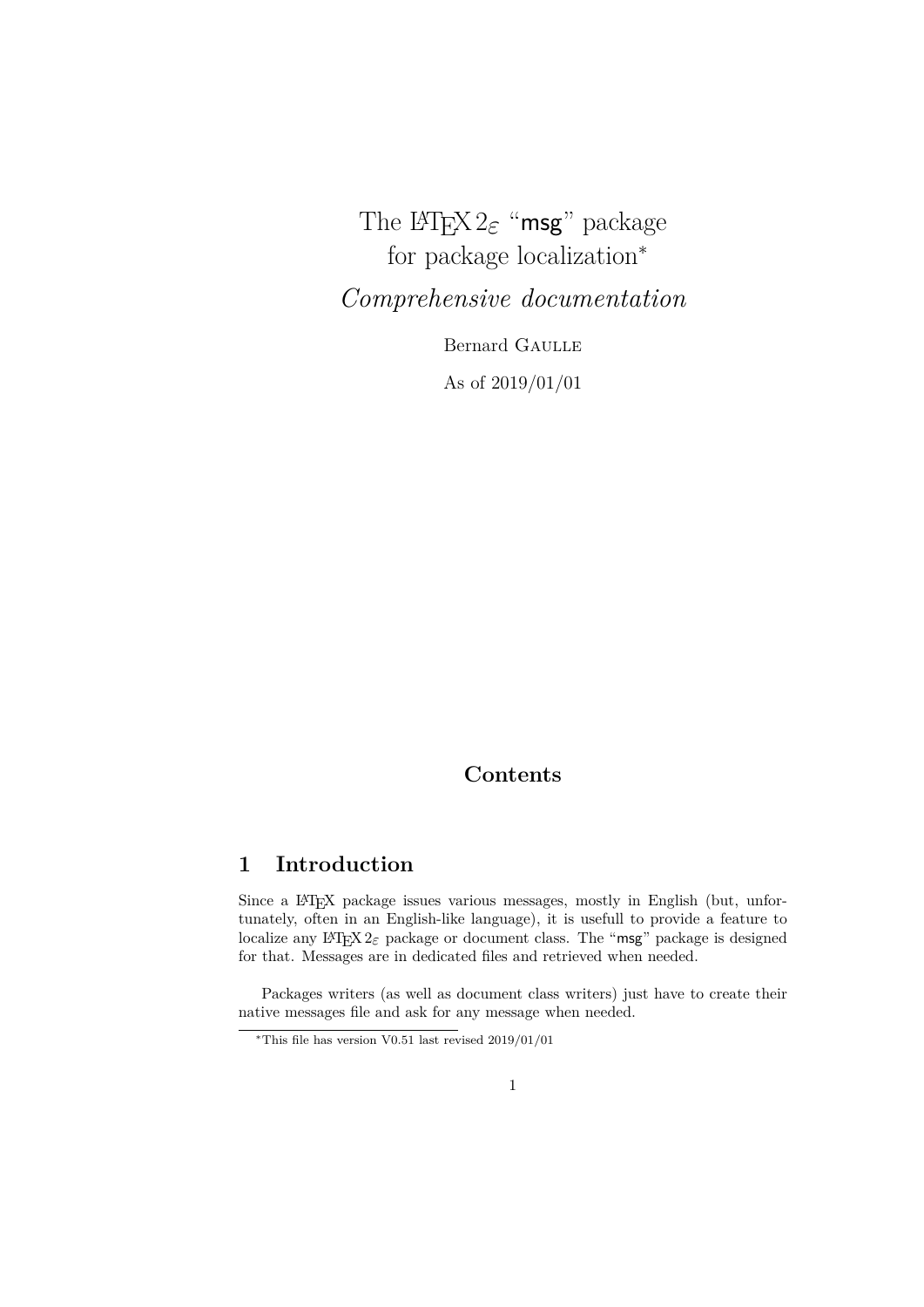## **2 The documentation driver**

This code will generate the documentation. Since it is the first piece of code in the file, the documentation can be obtained by simply processing this file with LATEX 2*ε*.

We just load the "msg" package for self testing purposes (which needs we keep track of the doc's \MakePercent macros later used).

```
1 \langle *driver \rangle
```
2 \documentclass[10pt]{ltxdoc}

3 \makeatletter

- 4 \let\msg@MPC\MakePercentComment
- 5 \let\msg@MPI\MakePercentIgnore
- 6 \makeatother

```
7 \usepackage[T1]{fontenc}
```

```
8 \usepackage{lmodern}% You can remove it if you don't have that font.
```

```
9 \usepackage{makeidx}
```

```
10 \usepackage[tracefiles]{msg}
```

```
11 % \usepackage{msg}% should also be tested without "tracefiles"
```
- 12 \begin{document}
- 13 \let\hard\relax\let\endhard\relax\let\ifguide\iffalse
- 14 \DocInput{msg.dtx}
- 15 \end{document}
- 16  $\langle$ /driver)

A package writer's guide can also be typeset using the file msgguide.tex.

## **3 Initialization**

Check if the msg package is already loaded and if yes end input. Set the "catcode" for @ if not already done. Assume defaultly that the output macro (\issuemsgio) will be  $\Theta$ , typeout if not already initiated. Force the inputenc package to be loaded, if not already done and even from a Babel option since it could issue messages via our "msg" package. Check also if the english "msg" file msg-msg.tex is not installed to detect the original bug of TeXLive 2005 and then stop typesetting.

```
17 \langle *code \rangle18 \iffalse checksum part
19 %%%%%%%%%%%%%%%%%%%%%%%%%%%%%%%%%%%%%%%%%%%%%%%%%%%%%%%%%%%%%%%%%%%%%%%%
20 %%
21 \frac{\%}{\%} checksum = "32817 1583 6882 65979"
22 %%
23 %%%%%%%%%%%%%%%%%%%%%%%%%%%%%%%%%%%%%%%%%%%%%%%%%%%%%%%%%%%%%%%%%%%%%%%%
24 \fi
25 \def\fileversion{V0.51}\def\filedate{2019/01/01}%
26 \ifx\issuemsg\undefined\else\expandafter\endinput\fi%
27 \ifnum\catcode'\@=11\else\expandafter\catcode'\@=11\fi%
28 \ifx\kbencoding\undefined% If we don't have any keyboard reencoding
29 \ifx\LdfInit\@undefined% we need at least inputenc package.
30 \RequirePackage{inputenc}% Usually, load that package.
```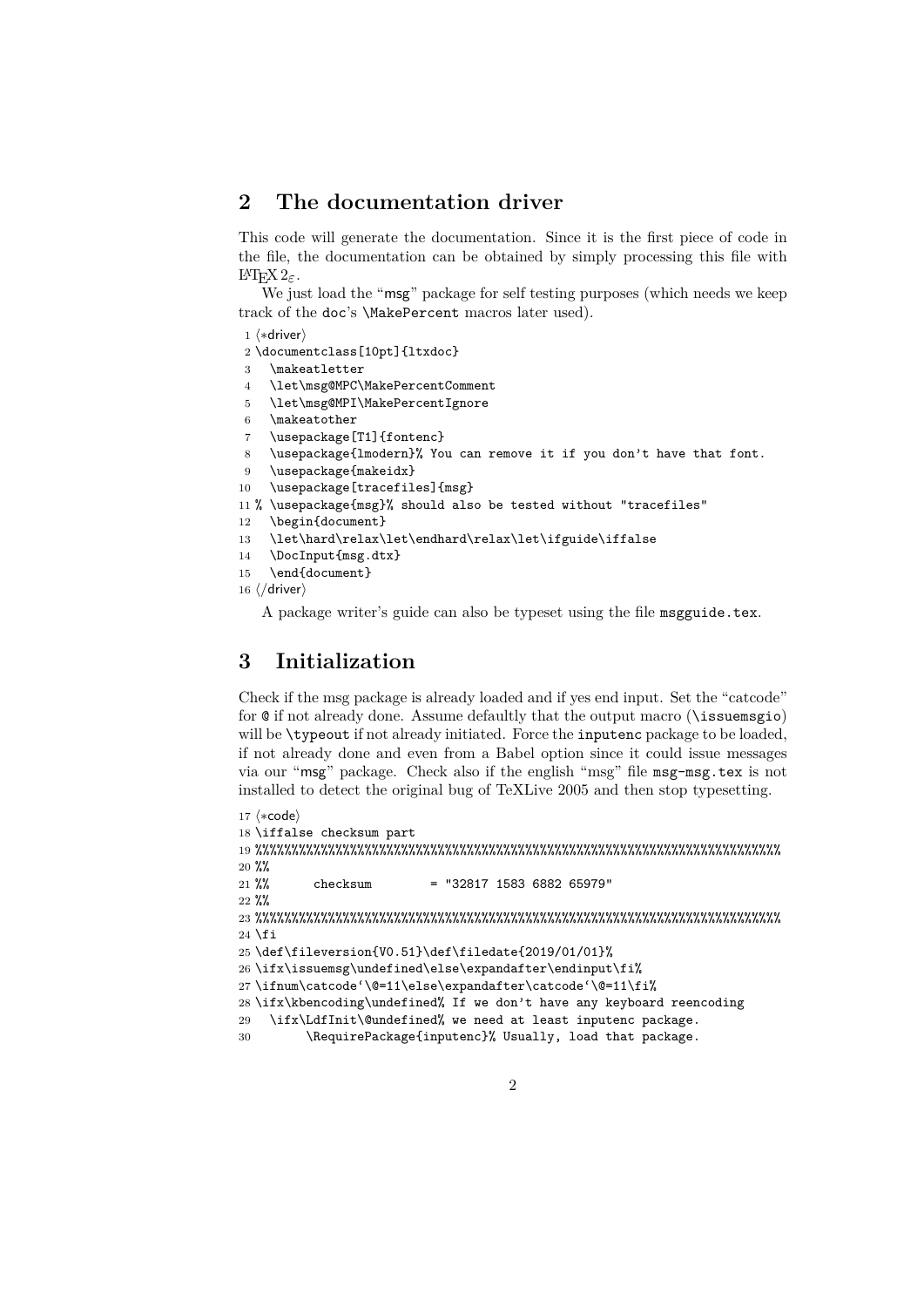```
31 \else% But with Babel, dont use \usepackage or such,
32 \let\@msg@tempa\@currname% Save current package name.
33 \xdef\@currname{inputenc}% set package req.
34 \@@input inputenc.sty% and input it now.
35 \makeatletter%
36 \let\@currname\@msg@tempa% Reset original package name.
37 \quad \text{ifif}38 \let\@previeg\empty% We have no encoding at this time.
39 \fi%
40 \IfFileExists{msg-msg.tex}{}{%
41 \message{msg: ERROR, file msg-msg.tex is missing}\stop%
42 }%
```
#### \issuemsgio

\ifx\issuemsgio\undefined\let\issuemsgio\typeout\fi%

Verify that \languagename which is set by babel or mlp or frenchpro or frenchle or ... is not a virtual language such as dummy or nohyphenation and then keep it as the "msg" package's language name.

```
44 \def\@msg@tempa{dummy}%
                     45 \def\@msg@tempb{nohyphenation}%
                     46 \def\@msg@tempc{english}% Default language for msg package.
                     47 \ifx\languagename\@msg@tempa\else%
                     48 \ifx\languagename\@msg@tempb\else%
                     49 \ifx\languagename\@msg@tempc\let\msg@languagename\undefined\else
                     50 \label{c1} $$50 \if x\lang{2} \anguagename\undefined\let\msg@languagename\undefined\ng.51 \else\edef\msg@languagename{\languagename}% Set it for now.
                     52 \overline{if}'53 \fi%
                     54 \fi%
                     55 \fi%
\packagewarningheader #1 This code is designed to localize text of macro \PackageWarning which we,
                     now, redefine.
                     56 \def\packagewarningheader#1{Package #1 Warning: }%
                     57 %
                     58 \renewcommand{\PackageWarning}[2]{\GenericWarning{(#1)%
                     59 \@spaces\@spaces\@spaces\@spaces}%
                     60 {\packagewarningheader{#1}#2}%
                     61 }
```
Few other internal LAT<sub>E</sub>X macros might be localized here... but preferably within the kernel.

```
62 \edef\@msg@code@ast{\the\catcode'\*}% Save the current catcode of ''*''.
```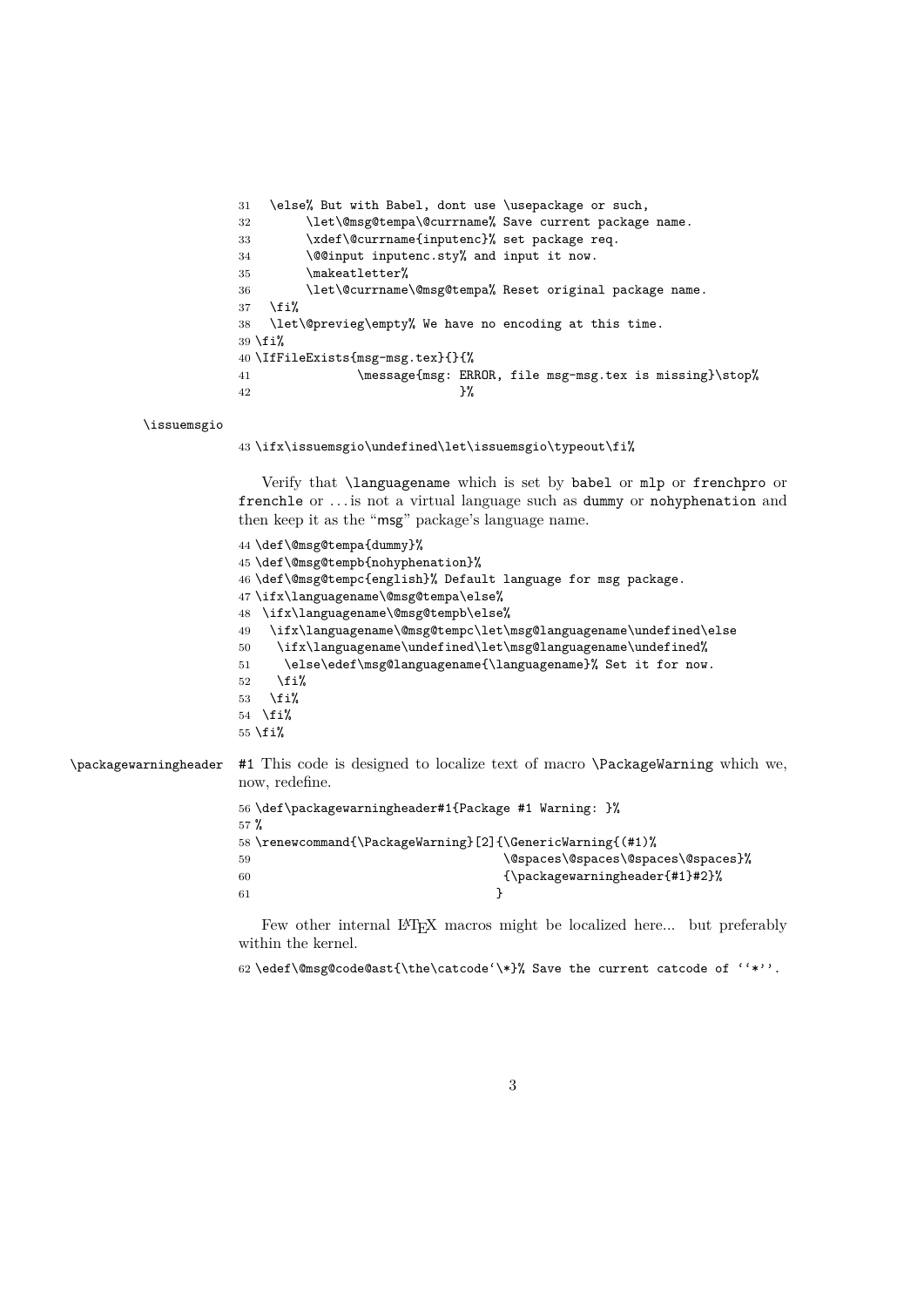## **4 Macros to be used in a LATEX package**

Basically, three macro commands can be coded for package localization: \issuemsg, \getmsg and \retrievemsg. Another macro, \issuemsgx is given for specific cases, we will see that later, page **??**.

#### **Output a message**

Here is the main macro which will issue a message "id" via the command \issuemsgio defaultly set to \typeout (cf page **??**).

#### \issuemsg [#1]#2(#3)[#4]

\issuemsgx [#1]#2(#3)[#4]

```
63 \def\issuemsg{\@ifnextchar[{\i@suemsg}{\i@suemsg[\issuemsgio]}%]
64 } }65 \def\issuemsgx{\@ifnextchar[{\i@suemsgx}{\i@suemsgx[\issuemsgio]}%]
66 }%
```
One can provide another command to issue the message by the way of the first optional argument. The second argument is the message "id"; the third is the name of the package (or document  $class<sup>1</sup>$ ) which provides that message through a message file whose name is [language\_]package-msg.tex. Lastly an optional parameter can be set to "#1<sup>2</sup> " to forward an argument directly inside the message content. I thought the syntax would be too much complicated to offer much more parameters through that mean. We will see later that the message can also be split in four parts, allowing anyone to display the message differently but not as \issuemsg does.

\issuemsg[ $\langle message\_macro \rangle$ ]{ $\langle id \rangle$ }( $\langle package \rangle$ )[#1]

The message macro could be the usual \typeout or any other output macro with one argument such as \message or \wlog. You can also code a macro with two arguments, such as **\ClassWarning**, **\ClassWarningNoLine**, **\PackageWarning**, \PackageWarningNoLine, \ClassInfo or \PackageInfo which have just a name as first argument, like this:

```
\langleissuemsg[\langlemessage_macro{arg1}}]{\langle id \rangle}(\langlepackage})[#1]
```
That way the first argument is not localized (usually this is a class or package name) and the second argument is provided by the message file entry and so localized.

You can also use special error macros with 3 arguments as explained below.

<sup>&</sup>lt;sup>1</sup>Each time we are talking about a LATEX package, please consider it applies also to any LATEX document class.

 $2$ You can put here any replacement text instead of this #1 parameter. Be careful, this parameter or replacement text will be, usually, expanded; so protect any string which should not with a \string prefix.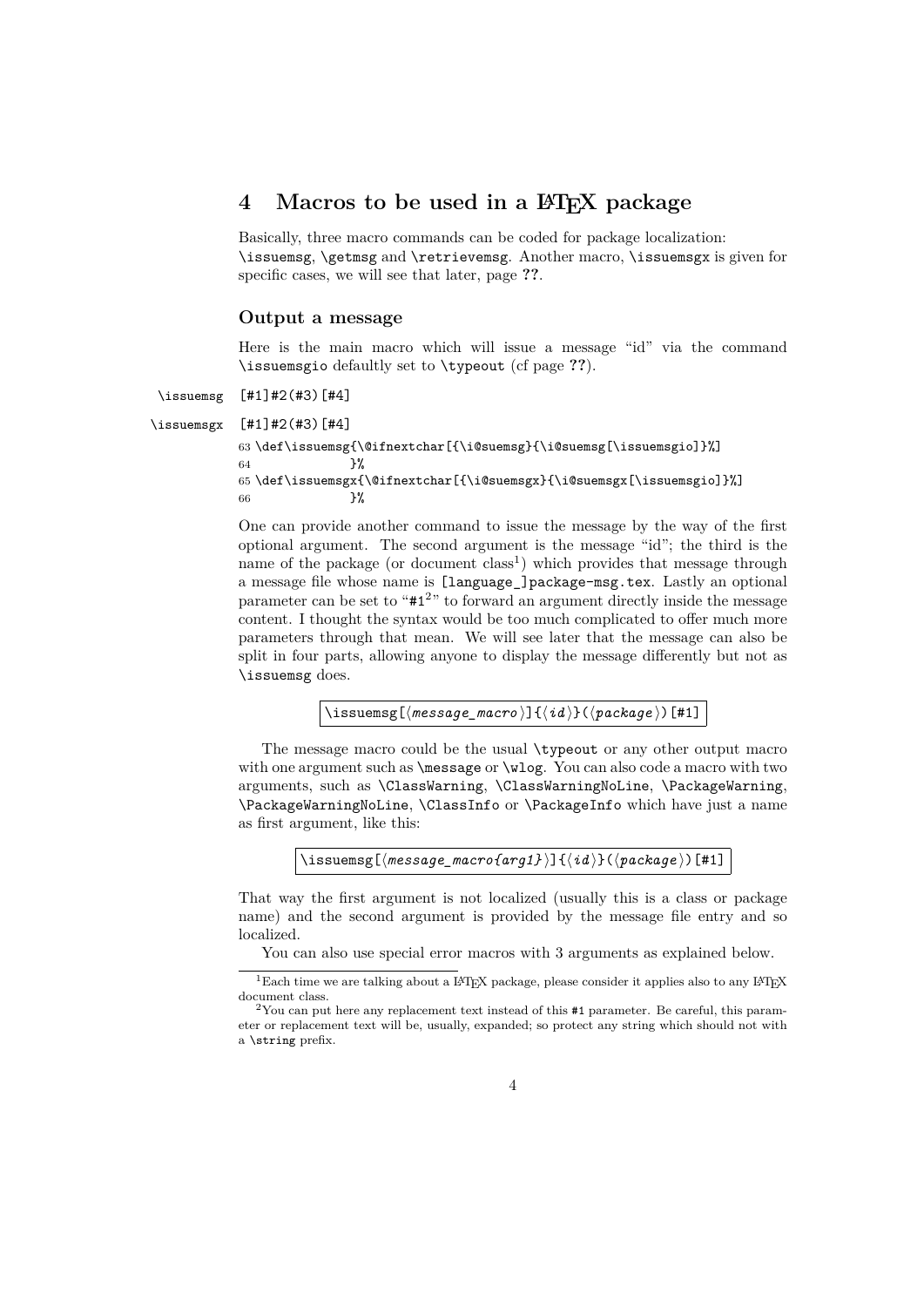#### **Willing to issue a** \PackageError**?**

The "msg" package is designed for basic macro messages which have just only one text argument to localize. The \PackageError is one exception; it has 3 arguments: the first one (name of package in error: <*package1*>) which is given as the following:

```
\issuemsg[\PackageError{\langlepackage1}}]{\langleid}}(\langlepackage2})[#1]
```
the other two arguments will be retrieved from the message file of  $\langle package2 \rangle$ and localized.

The same coding can be used for **\ClassError**:

\issuemsg[\ClassError{ $\langle class1\rangle$ ]]{ $\langle id \rangle$ }( $\langle class2\rangle$ )[#1]

## **Examples & tests (using the message files listed page ??)**

\issuemsg1(msg) will give at the console:

2019/01/01 V0.51 package to issue localized messages, now loaded. but \issuemsg01(msg) will give: erroneous message id "01".

While defining \def\test#1{'\issuemsg4(msg)[#1]'} the following call \emph{\test{SPECIAL}} will print:

*'This is to test the SPECIAL feature'*

showing that the argument was inserted inside the message at the exact area, replacing #1.

In a French document, the same codes will issue:

2019/01/01 chargement de l'extension de localisation (V0.51).

```
le message id "01" n'est pas répertorié
```

```
'Ceci est pour tester le dispositif SPECIAL'
```

```
67 \let\@msgalspace\space%
```

```
68 \def\@msgalign#1{\ifx\empty#1\else\expandafter\@msgalign@%
69 \expandafter#1\fi}%
70 \def\@msgalign@#1{\ifx\void#1\else\expandafter\@msgalign@@%
71 \expandafter#1\fi}%
```

```
72 \def\@msgalign@@#1{\ifx\protect#1\expandafter\@msgalign@@@%
```
73 \else\expandafter\@msgalign@@@@%  $74 \quad \text{If } i \}$ %

```
75 \def\@msgalign@@@{\@msgalign}%
```
76 \def\@msgalign@@@@{\@msgalspace\@msgalign}%

```
77 \let\msg@cmd\relax%
```
 $81$   $}$   $}$ 

```
78 \def\i@suemsg{\let\msg@cmd\issuemsg\i@suemsgx}%
```
79 \def\i@suemsgx[#1]#2(#3){\@ifnextchar[{\i@@uemsg[#1]#2(#3)}%]

```
80 {\i@@uemsg[#1]#2(#3)[]}%
```
82 \let\if@msg@pkg@error\iffalse% Defaultly, not an error macro message. 83 \def\i@@uemsg[#1]#2(#3)[#4]{%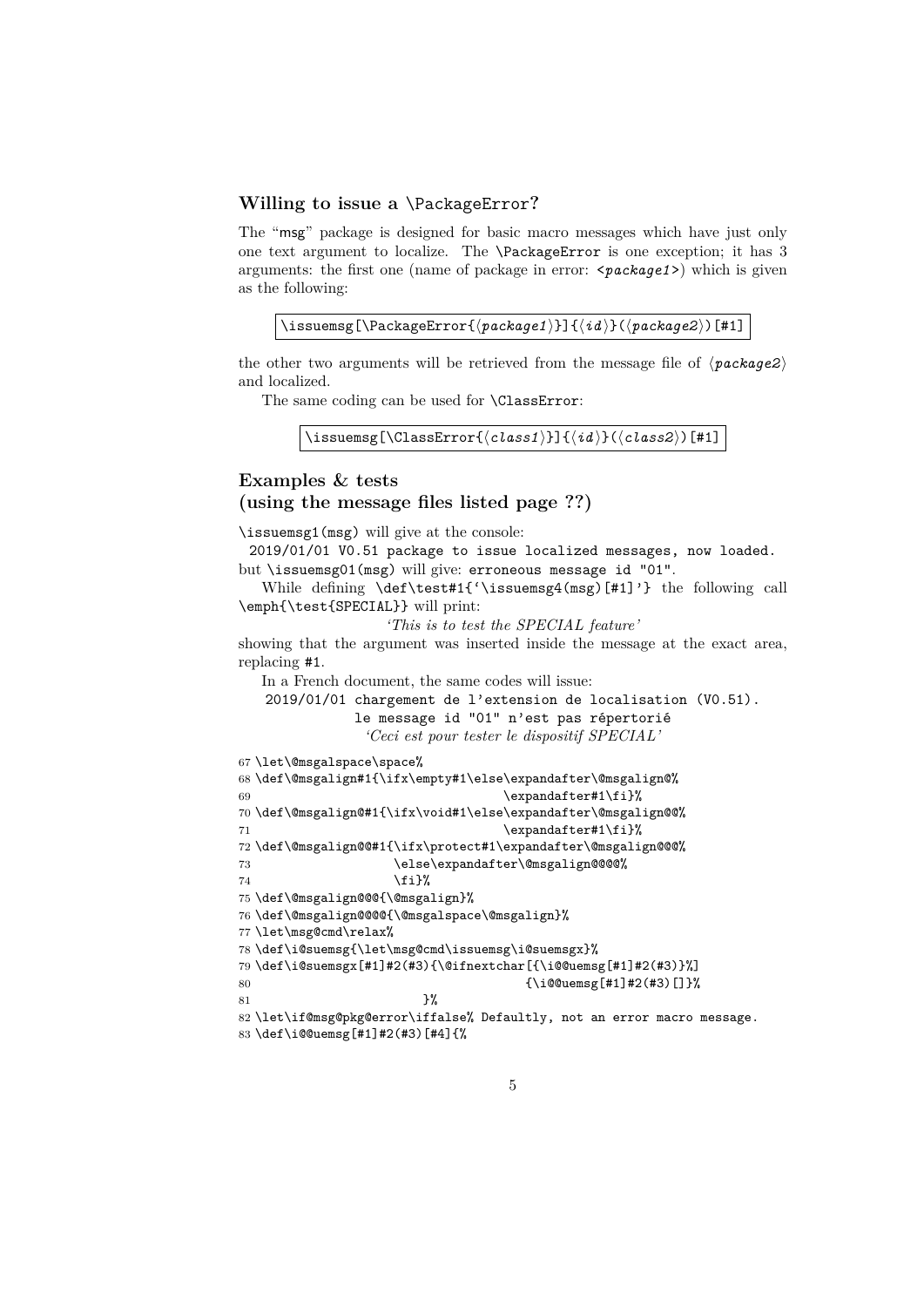| 84 | \def\@argmsg{#4}%                                                                 |
|----|-----------------------------------------------------------------------------------|
| 85 | \def\@msg@iocmd{#1}%                                                              |
| 86 | \def\@msg@txt{%                                                                   |
| 87 | \themsg\themsgi\themsgii\themsgiii%                                               |
| 88 | }%                                                                                |
| 89 | \let\@msg@MBori\MessageBreak%                                                     |
| 90 | \ifx\MessageBreak\relax%                                                          |
| 91 | \def\MessageBreak{^^J\expandafter\@msgalign\msg@header\void}%                     |
| 92 | \fi%                                                                              |
|    | Here, we check for error macros and, if any, set the flag for further processing. |
| 93 | \let\@msg@txt@\empty%                                                             |
| 94 | \def\@msg@tempb##1##2/{\let\@msg@tempb=##1}%                                      |
| 95 | \def\@msg@tempa{\let\if@msg@pkg@error\iftrue}%                                    |
| 96 | \@msg@tempb#1/% \PackageError is a special case with                              |
| 97 | \ifx\@msg@tempb\PackageError% package name and msg+help.                          |
| 98 | \@msg@tempa% Keep it in mind for \@msgparts.                                      |
| 99 | \fi%                                                                              |

Now we test if the output macro name provided is well defined ; if not we retrieve our own message #1 in place of requested one, otherwise we call the \retrievemsg macro and output the message text parts.

| 100     | \ifx\@msg@tempb\ClassError% The same for \ClassError.           |
|---------|-----------------------------------------------------------------|
| 101     | \@msg@tempa%                                                    |
| 102     | \fi%                                                            |
| 103     | \ifx\undefined#1\retrievemsg2(msg)%                             |
| 104     | \PackageWarning{msg}\@msg@txt%                                  |
| 105     | \else\retrievemsg#2(#3)[#4]%                                    |
| 106     | \ifx\kbencoding\undefined% Expand text now if                   |
| 107     | \edef\@msg@txt{\@msg@txt}% output encoding is                   |
| 108     | \edef\@msg@txt@{\@msg@txt@}% not available.                     |
| 109     | \fi%                                                            |
| 110     | \@relaxORgobble\@msg@iocmd{\@msg@txt}{\@msg@txt@}%              |
| 111 %%% | \csname @originalkbe\endcsname% Get back encoding if necessary. |
| 112     | \fi%                                                            |
| 113     | \let\MessageBreak\@msg@MBori%                                   |
| 114     | }‰                                                              |
|         |                                                                 |

## **Get a message for typesetting**

Sometimes we only want to get the message and typeset it. The syntax is the same as \issuemsg except there is no first optional argument for providing the macro name to issue the message since it is not issued at all.

| $\setminus \texttt{getmsg}(\langle id \rangle) (\langle package \rangle)$ [#1] |
|--------------------------------------------------------------------------------|
|--------------------------------------------------------------------------------|

### **Examples & tests**

'\textsl{\getmsg1(msg)}' will insert at this point for typesetting the message: '2019/01/01 V0.51 package to issue localized messages, now loaded.'; nothing is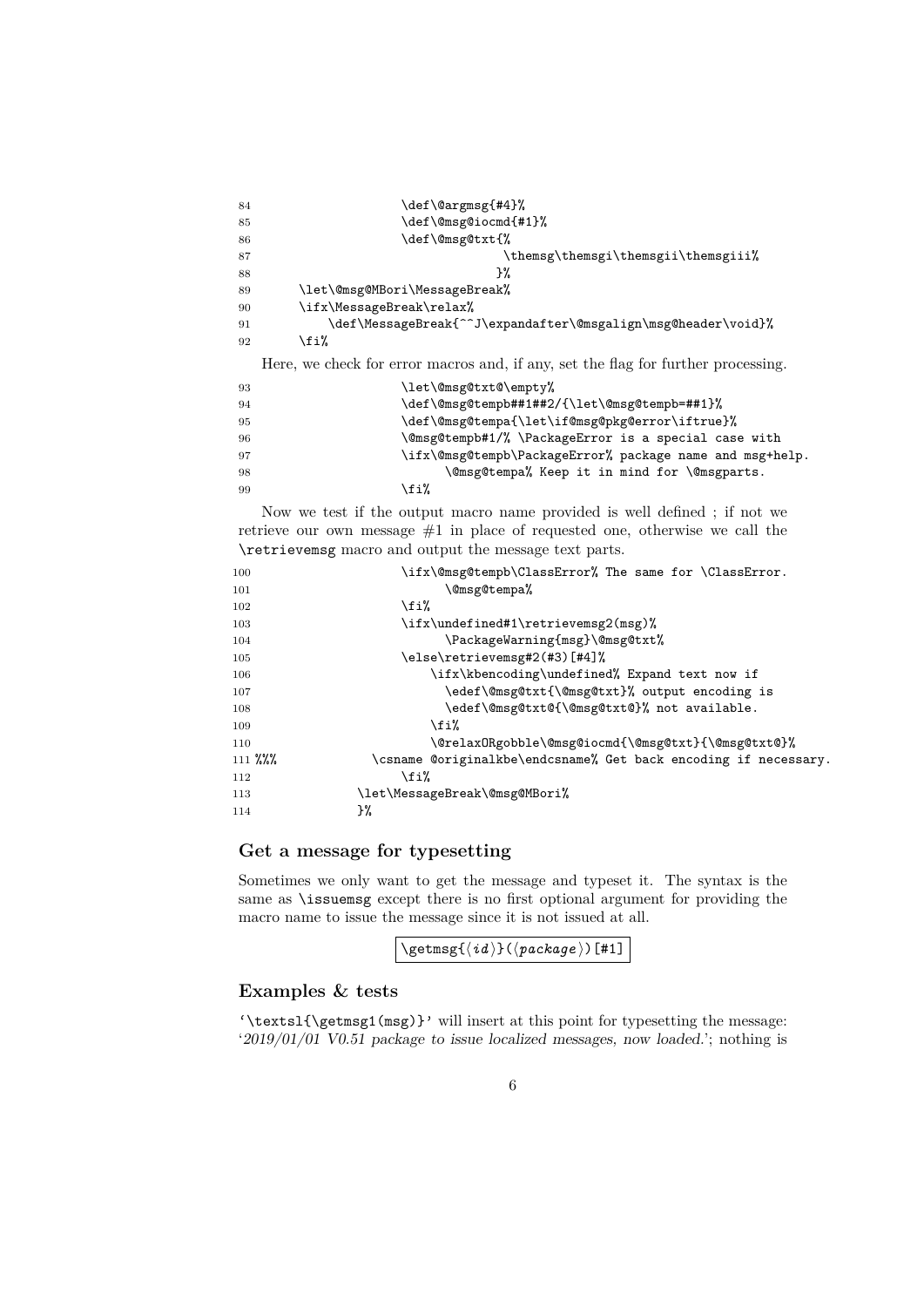issued at the console nor in the log, except if the <*id*> is not found in the message file.

In a French document, the same code will issue:

'2019/01/01 chargement de l'extension de localisation (V0.51).'

Here is the very simple code for **\getmsg**; just a **\retrievemsg** and the expansion of the message when correctly retrieved.

\getmsg #1(#2)[#3]

```
115 \def\getmsg#1(#2){\@ifnextchar[{\g@tmsg#1(#2)}{\g@tmsg#1(#2)[]}%]
116 } }117 \def\g@tmsg#1(#2)[#3]{\retrievemsg{#1}(#2)[#3]\@relaxORgobble%
118 \themsg}%
```
#### **The message file input routine**

To avoid having superfluous file names listed in the log each time we request a message from a file, defaultly we read the file with the TEX \read command, as the following. This code will not be used when the option tracefiles is given (in which case we will input the message file with an usual \input macro).

| 119 | \newif\if@msg@more%                                     |
|-----|---------------------------------------------------------|
| 120 | \def\@msglineparse#1#2\void{\def\@msg@tempa{\msg}%      |
| 121 | \def\@msg@tempb{#1}%                                    |
| 122 | \ifx\@msg@tempa\@msg@tempb%                             |
| 123 | <b>\@msg@tempf%</b> Execute the previous line.          |
| 124 | \def\@msg@tempf{}% Start a new one.                     |
| 125 | \if@msg@more% Continue line feed.                       |
| 126 | \def\@msg@tempf{\protect#1#2}%                          |
| 127 | \fi%                                                    |
| 128 | \else%                                                  |
| 129 | \let\msgheader0LD\msgheader%                            |
| 130 | \let\msgtrailer0LD\msgtrailer%                          |
| 131 | \let\msgencoding0LD\msgencoding%                        |
| 132 | \let\spaceOLD\space%                                    |
| 133 | \let\UTFviii@two@octetsOLD\UTFviii@two@octets%          |
| 134 | \let\UTFviii@three@octetsOLD\UTFviii@three@octets%      |
| 135 | \let\UTFviii@four@octetsOLD\UTFviii@four@octets%        |
| 136 | \let\UTFviii@two@octets\string% If utf8 was loaded then |
| 137 | \let\UTFviii@three@octets\string% nullify it until      |
| 138 | \let\UTFviii@four@octets\string% necessary.             |
| 139 | \def\msgheader{\protect\msgheader}%                     |
| 140 | \def\msgtrailer{\protect\msgtrailer}%                   |
| 141 | \def\msgencoding{\protect\msgencoding}%                 |
| 142 | \def\space{\noexpand\space}%                            |
| 143 | \def\help{\protect\helpi}%                              |
| 144 | \protected@edef\@msg@tempf{\@msg@tempf\@msgline}%       |
| 145 | \let\UTFviii@two@octets\UTFviii@two@octetsOLD%          |
| 146 | \let\UTFviii@three@octets\UTFviii@three@octets0LD%      |
| 147 | \let\UTFviii@four@octets\UTFviii@four@octets0LD%        |
|     |                                                         |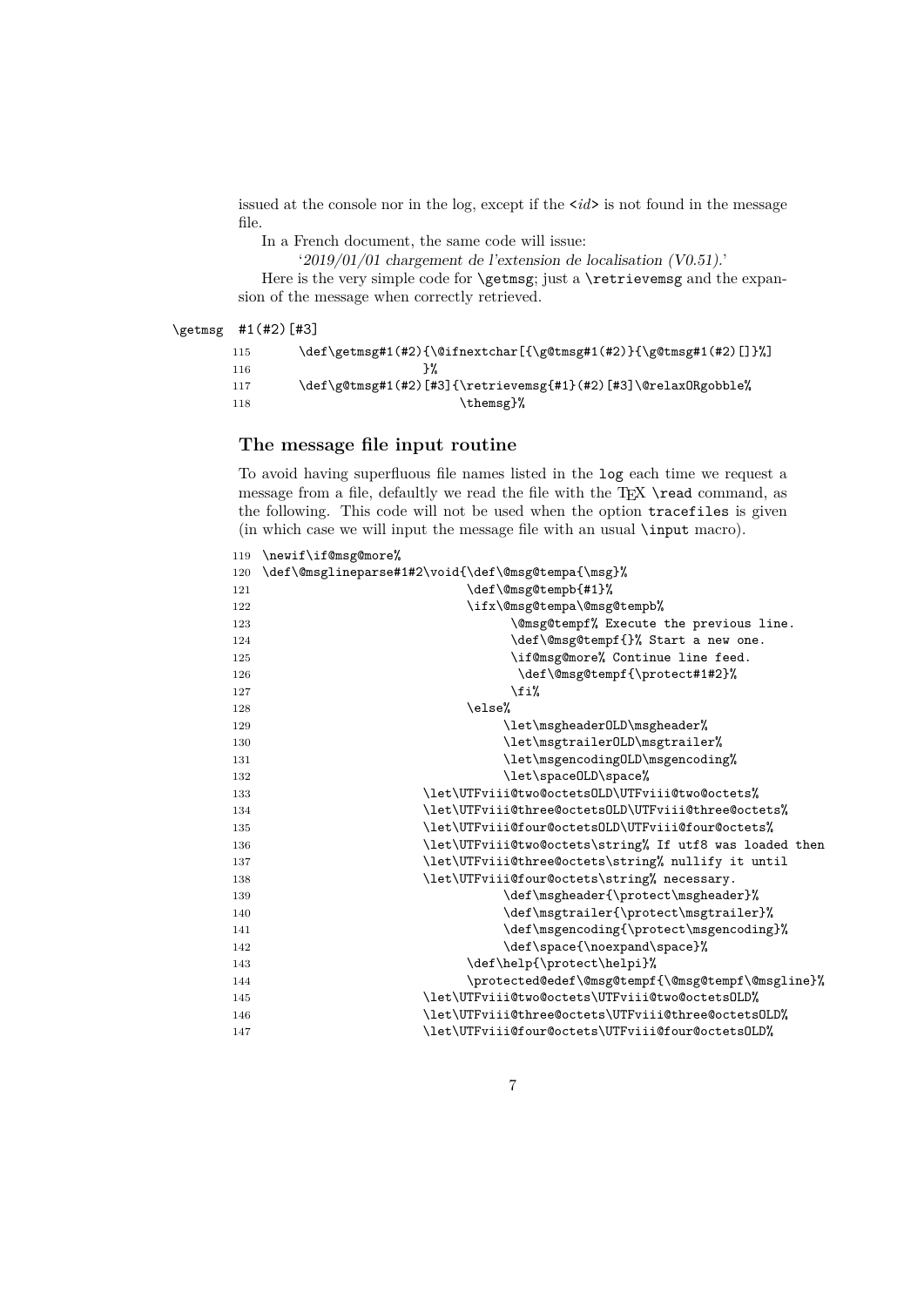| 148 | \let\space\space0LD%             |
|-----|----------------------------------|
| 149 | \let\msgheader\msgheader0LD%     |
| 150 | \let\msgtrailer\msgtrailer0LD%   |
| 151 | \let\msgencoding\msgencoding0LD% |
| 152 | \let\space0LD\undefined%         |
| 153 | \let\msgheader0LD\undefined%     |
| 154 | \let\msgtrailer0LD\undefined%    |
| 155 | \let\msgencoding0LD\undefined%   |
| 156 | \fi%                             |
| 157 | }%                               |

NOTICE: all messages read until the requested one (included) are expanded (before parsing) in the following macro. Thus, each (\msg) macro call should contain significant value or \protect a macro. The same reason applies to \msgheader and \msgtrailer we will discuss later (cf p **??**).

| 158 | \let\endinput0RI\endinput% Save \endinput for any use in an alone \msgencoding |
|-----|--------------------------------------------------------------------------------|
| 159 | \newread\@inputmsg% We'll need it at least for the banner message.             |
| 160 | \def\@@input@msg@filename{% Doing nearly like \@@input\msg@filename            |
| 161 | \openin\@inputmsg=\msg@filename\@msg@moretrue%                                 |
| 162 | \let\msgparti\relax%                                                           |
| 163 | \let\msgpartii\relax%                                                          |
| 164 | \let\msgpartiii\relax%                                                         |
| 165 | \def\@msg@tempf{}%                                                             |
| 166 | \let\endinput0RI\endinput%                                                     |
| 167 | \let\endinput\undefined% To avoid redef info msg.                              |
| 168 | \DeclareRobustCommand*{\endinput}{\@msg@morefalse%                             |
| 169 | ን%                                                                             |
| 170 | \let\reserved@a\@gobble% Clean remaining code.                                 |
| 171 | \loop\catcode'\#=\active%                                                      |
| 172 | \endlinechar=-1%                                                               |
| 173 | \read\@inputmsg to \@msgline%                                                  |
| 174 | \endlinechar'\^^M%                                                             |
| 175 | \catcode'\#=6%                                                                 |
| 176 | \ifx\@msgline\empty\else%                                                      |
| 177 | \expandafter\@msglineparse\@msgline\void%                                      |
| 178 | \fi%                                                                           |
| 179 | \ifeof\@inputmsg\@msg@morefalse\fi%                                            |
| 180 | \if@msg@more\repeat%                                                           |
| 181 | \closein\@inputmsg\@msg@tempf%                                                 |
| 182 | \catcode'\#=6%                                                                 |
| 183 | \let\endinput\endinputORI%                                                     |
| 184 | ን%                                                                             |
|     | 185 \def\@msginput@usual{\let\endinputORI\endinput\@@input\msg@filename}%      |

## **Just retrieve \themsg**

One can also want to retrieve the message from the file and save it in a macro for later use. In fact, if this is a one-part message it will be saved in \themsg, otherwise this will be the first part message and other parts will be saved in \themsgi,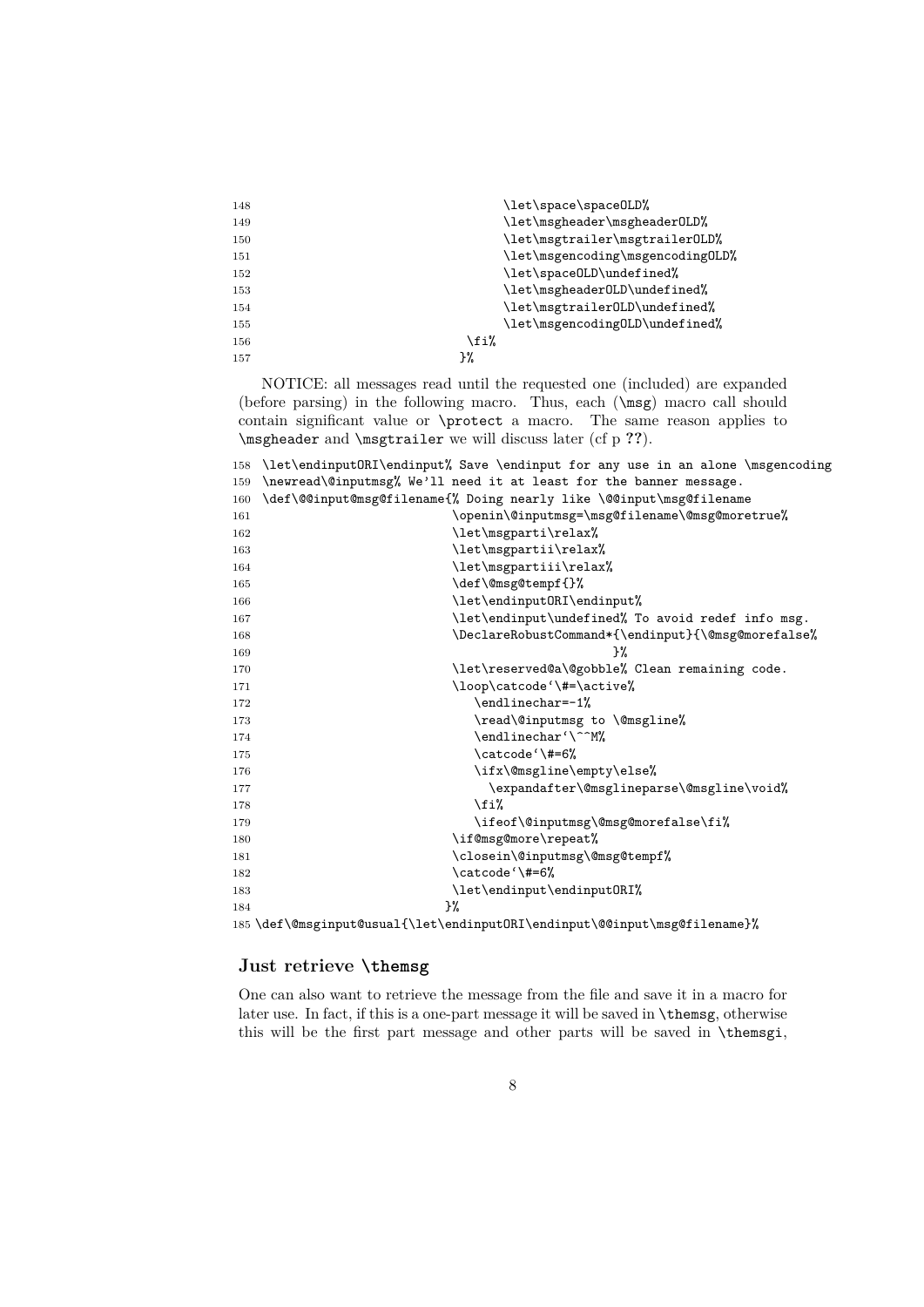\themsgii and \themsgiii. This will be achieved via the \retrievemsg macro defined as the following:

| \retrievemsg #1(#2)[#3] |            |                                                                               |
|-------------------------|------------|-------------------------------------------------------------------------------|
|                         | 186        | \def\retrievemsg#1(#2){\catcode'\*=\@msg@code@ast%                            |
|                         | 187        | \@ifnextchar[{\r@trievemsg#1(#2)}%]                                           |
|                         | 188        | $\{\rt\circ\text{reversg#1}(\#2) [\right]\}\$                                 |
|                         | 189        | }%                                                                            |
|                         | 190        | \let\msg@empty\empty%                                                         |
|                         | 191        | \let\if@msgnext\iffalse% Set no request for all messages.                     |
|                         |            |                                                                               |
| \themsg                 |            |                                                                               |
| \themsgi                | 192        | \def\r@trievemsg#1(#2)[#3]{\def\@argmsg{#3}%                                  |
| \themsgii               | 193        | \let\msg@header\empty\let\msg@trailer\empty%                                  |
| \themsgiii $_{194}$     |            | \xdef\msgid{#1}%                                                              |
| $\text{msgid}$ 195      |            |                                                                               |
|                         | 196        | \let\themsg\msg@empty%                                                        |
|                         | 197        | \if@msgnext\let\help\helpi\fi%                                                |
|                         | 198        | \let\themsgi\empty%                                                           |
|                         | 199        | \let\themsgii\empty%                                                          |
|                         | 200        | \let\themsgiii\empty%                                                         |
|                         | 201        | \let\@relaxORgobble\relax%                                                    |
|                         | 202        | \edef\@msg@tempd{\@msg@pkg-msg.tex}%                                          |
|                         | 203        | \ifx\msg@languagename\undefined%                                              |
|                         | 204        | \ifx\languagename\undefined\else% Get current language.                       |
|                         | 205        | \let\msg@input@lang\languagename%                                             |
|                         | 206        | \fi% If no current language, use msg's language.                              |
|                         | 207        | \else\let\msg@input@lang\msg@languagename%                                    |
|                         | 208        | \fi%                                                                          |
|                         | 209        | \csname msg@MPC\endcsname% req. when ltxdoc                                   |
|                         | 210        | \ifx\msg@input@lang\undefined%                                                |
|                         | 211        | \let\msg@filename\@msg@tempd%                                                 |
|                         | 212        | \else%                                                                        |
|                         | 213        | \edef\@msg@tempc{\msg@input@lang\string_\@msg@tempd}%                         |
|                         | 214        | \IfFileExists\@msg@tempc{\let\msg@filename\@msg@tempc}%                       |
|                         | 215        | {\let\msg@filename\@msg@tempd}%                                               |
|                         | 216        | \fi%                                                                          |
|                         | 217        | \edef\msg@inputlineno{the\inputlineno}%                                       |
|                         | 218        | \makeatletter%                                                                |
|                         | 219        | \let\@msg@gobble@space\relax% Case \msgheader in 1st line.                    |
|                         | 220        | \let\reserved@a\@gobble% Avoid runaway.                                       |
|                         | 221        | \bgroup\@@input@msg@filename\relax\egroup%                                    |
|                         | 222        | \let\msg@cmd\relax%                                                           |
|                         | 223        | \csname msg@MPI\endcsname% req. when ltxdoc                                   |
|                         | 224<br>225 | \ifx\themsg\empty% Unusual end of file reached.                               |
|                         | 226        | \def\@msg@tempa{\let\msg@empty\relax% to avoid loop.<br>\r@trievemsg6(msg)[]% |
|                         | 227        | }%                                                                            |
|                         |            |                                                                               |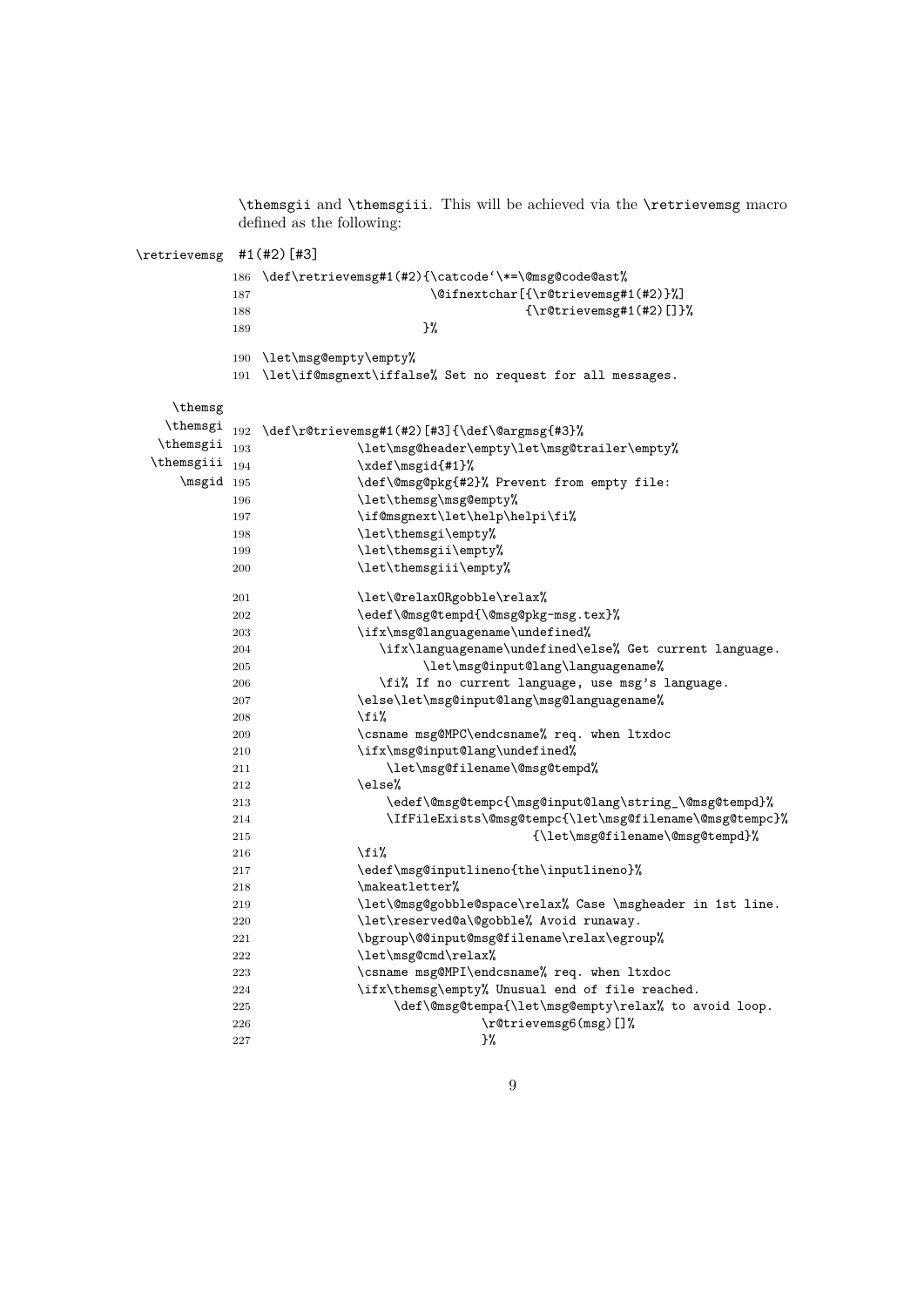| 228 | \expandafter\@msg@tempa%                                   |
|-----|------------------------------------------------------------|
| 229 | \fi%                                                       |
| 230 | \ifx\themsg\msg@empty%                                     |
| 231 | \PackageError{msg}%                                        |
| 232 | {\string\msg{*} not found in \msg@filename}%               |
| 233 | {please reinstall the msg package}%                        |
| 234 | \fi%                                                       |
| 235 | \let\if@msg@pkg@error\iffalse% Reset for next msg request. |
| 236 | \catcode'\*=\@msg@code@ast% Reset catcode too.             |
| 237 | }%                                                         |

The \retrievemsg command is the heart of all macros to obtain the wanted message. It will input the message file, depending on the language to use, searching for the message "id". If this is a valid language (i.e. defined in the language.dat file in use) and the corresponding language file exists it is inputed otherwise it is the package default message file which is inputed (which should be usually in English). In case the message "id" is still not found in that file and no "\*" message "id" exists we will try to access message number 6 of the "msg" package. And again, if still not found we terminate the process with a final package error; this is the only English message hard coded in the "msg" package. Localization might occur but should be also hard coded; not really usefull since it is not addressed to the end user but to a package or class writer.

 $\text{retrive}(\langle id \rangle)$  is  $\langle pack \rangle$  [#1]

#### **Examples & tests**

\retrievemsg1(msg) will set \themsg with the value of the corresponding message; nothing is issued at the console nor in the log, except if the  $\langle id \rangle$  is not found in the message file.

\show\themsg will explain:

> \themsg=macro:

->2019/01/01 V0.51 package to issue localized messages, now loaded. In a French document, the same code will issue:

> \themsg=macro:

->2019/01/01 chargement de l'extension de localisation (V0.51).

In case the message file is empty or do not contain neither the message "id" nor any \msg{\*} macro then we will obtain:

> \themsg=macro:

->msg package: UNUSUAL end of file reached when loading msg-msg.tex file!

It may also arrive that we don't find that former message (#6) at all then we will issue the usual LATEX \PackageError macro.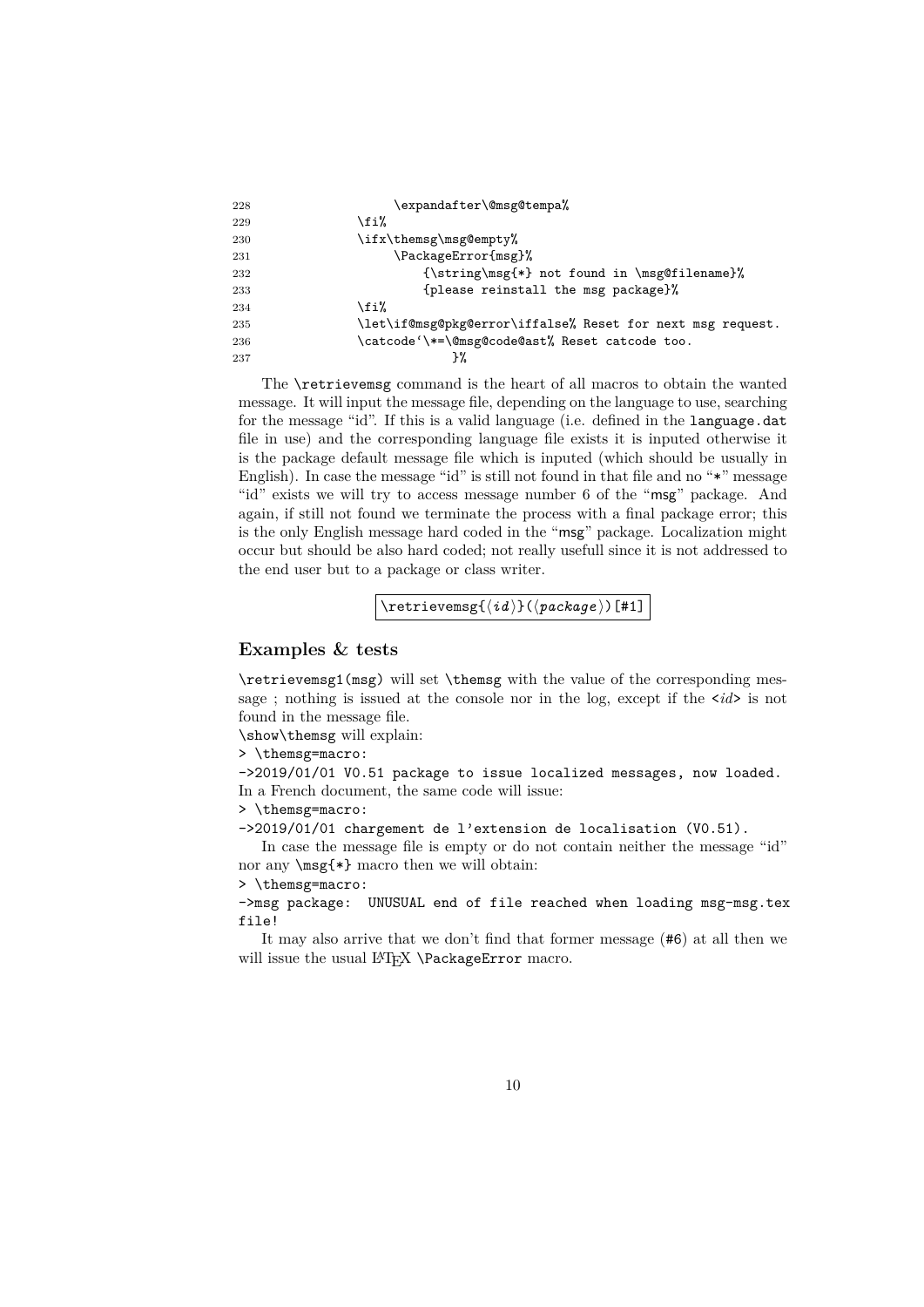## **5 The message files**

The default (English) message files should have the name *package* -msg.tex and localized ones should be *language* \_*package* -msg.tex. I would have prefered the file names begin with a dot which is a hidden file in unix and thus avoid visual pollution inside packages directories but, unfortunately, writing them with doctrip is generally forbiden due to 'openout\_any =  $p'$  in texmf.cnf configuration file.

These files contain only the messages which could be requested by the associated *package* . It is important to say now that when a message is split on multiple lines, each line must end with " $\frac{N}{2}$ " to avoid to loose the ending space when any is required; this is due to the special \reading process shown page **??**.

#### **About the TEX Directory Structure**

Notice that a specfic area where to place these files could be defined in the TDS.

WARNING regarding the TDS: currently file names in the TDS should not exceed 8 characters to be 8.3 file system compliant. Thus file names used by the "msg" package have a great chance to be not TDS compliant. The files would not be used also on ISO-9660 CD-ROMs. But, as said Karl Berry: "I rather doubt TeX Live itself would be usable on an 8.3 filesystem these days".

#### **Message files contents**

A typical file content is the following msg-msg.tex file, used by the "msg" package itself:

```
\langle \text{/code} \rangle238 (*english)
239 % File: msg-msg.tex
240 % Here are the English messages for the \msgname\ package.
241 %
242 % The following line is just for testing purpose:
243 \msgencoding{}\msgheader{}\msgtrailer{}
244 \msg{1}{\filedate\space \fileversion\space package to issue localized %
245 messages, now loaded.}{}
246 \msg{2}{invalid optional parameter provided:}{}
247 \msg{3}{invalid language requested: ''\CurrentOption''}{}
248 \msg{4}{This is to test the #1 feature}{}
249 \msg{5}{''msg'' package line number }{\msgparti{issues %
250 \{\# \msgid\ \#1 \ message\}251 \msg{6}{msg package: UNUSUAL end of file reached when %
252 \MessageBreak %
253 loading \msg@filename\space file!}{}
254 \msg{7}{\string\msg\space syntax error}{\help{last % special test case
255 argument is missing.}}
256 \msgheader{MESSAGE\space\msgid:\space''}\msgtrailer{''}
257 \msg{8}{here is a customized message}{}%
```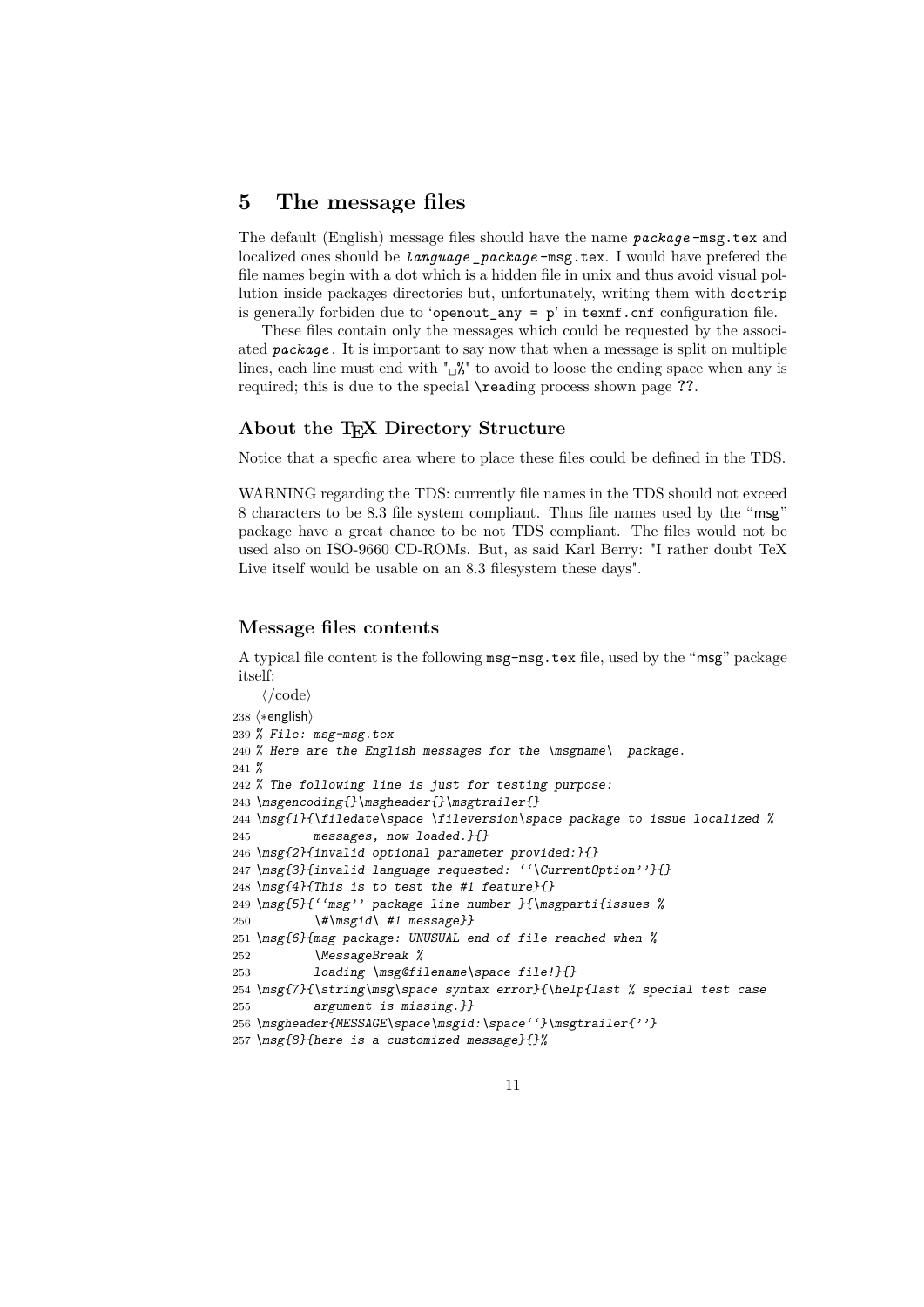```
258 \msg{9}{here is a customized message %
259 \MessageBreak which continuation is aligned}{}
260 \msgheader{Message\space\msgid\space(msg):\space}\msgtrailer{}
261 \msg*{10}{****** I emphasize: this is a WARNING! ****** %
262 \MessageBreak ****** Be careful.^^J}{}
263 \msgheader{}\msgtrailer{}
264 \msg{11}{The msg package is in use with ''tracefiles'' option.}{}
265 \msg{12}{A risk of infinite loop arose; %
266 \MessageBreak %
267 please check the message file: \msg@filename}%
268 {\help{Look at rules to apply in messages files.}}
269 \msg{*}{erroneous message id ''\msgid''}{}
270 \; \langle/english\rangleIf necessary, one can link english_msg-msg to that file, but since English is
always the default language for LAT<sub>EX</sub> this is useless.
    The same messages, localized for French, are located in the following messages
file (french_msg-msg.tex):
271 \langle *french\rangle272 % Fichier french_msg-msg.tex
273 % Ici on trouve les messages en francais pour l'extension \msgname\ .
274 %
275 \msgencoding{}\msgheader{}\msgtrailer{}
276 \msg{1}{\filedate\space chargement de l'extension de %
277 1ocalisation (\fileversion).}{}
278 \msg{2}{le param\'etre optionnel est invalide}{}
279 \msg{3}{le langage demand\'e (\CurrentOption) n'existe pas}{}
280 \msg{4}{Ceci est pour tester le dispositif #1}{}
281 \msg{5}{ligne }{\msgparti{de l'extension ''msg'' g\'en\'ere le %
282 message de #1 \#\msgid}}
283 \msg{6}{extension msg \string: fin ANORMALE de fichier rencontr\'ee %
284 \MessageBreak %
285 en chargeant le fichier \msg@filename\space\string!}{}
286 \msg{7}{erreur de syntaxe \'a l'appel de \string\msg}% cas special de test
287 {\help{il manque le dernier argument.}}
288 \msgheader{MESSAGE\space\msgid\space\string:\space %
289 \string<\string<\space}
290 \msgtrailer{\space\string>\string>}
291 \msg{8}{ceci est un message personnalis\'e}{}
292 \msg{9}{ceci est un message personnalis\'e %
293 \MessageBreak et align\'e}{}
294 \msgheader{Message\space\msgid\space(msg)\space\string: %
295 \space}\msgtrailer{}
296 \msg*{10}{****** Je mets en valeur \string: %
297 ceci est un AVERTISSEMENT ! ****** %
298 \MessageBreak ****** Soyez prudent.^^J}{}
299 \msgheader{}\msgtrailer{}
300 \msg{11}{L'extension msg est en service avec l'option %
301 \string<\string< tracefiles \string>\string>.}{}
302 \msg{12}{Un risque de boucle infinie a \'et\'e rencontr\'e \string; %
```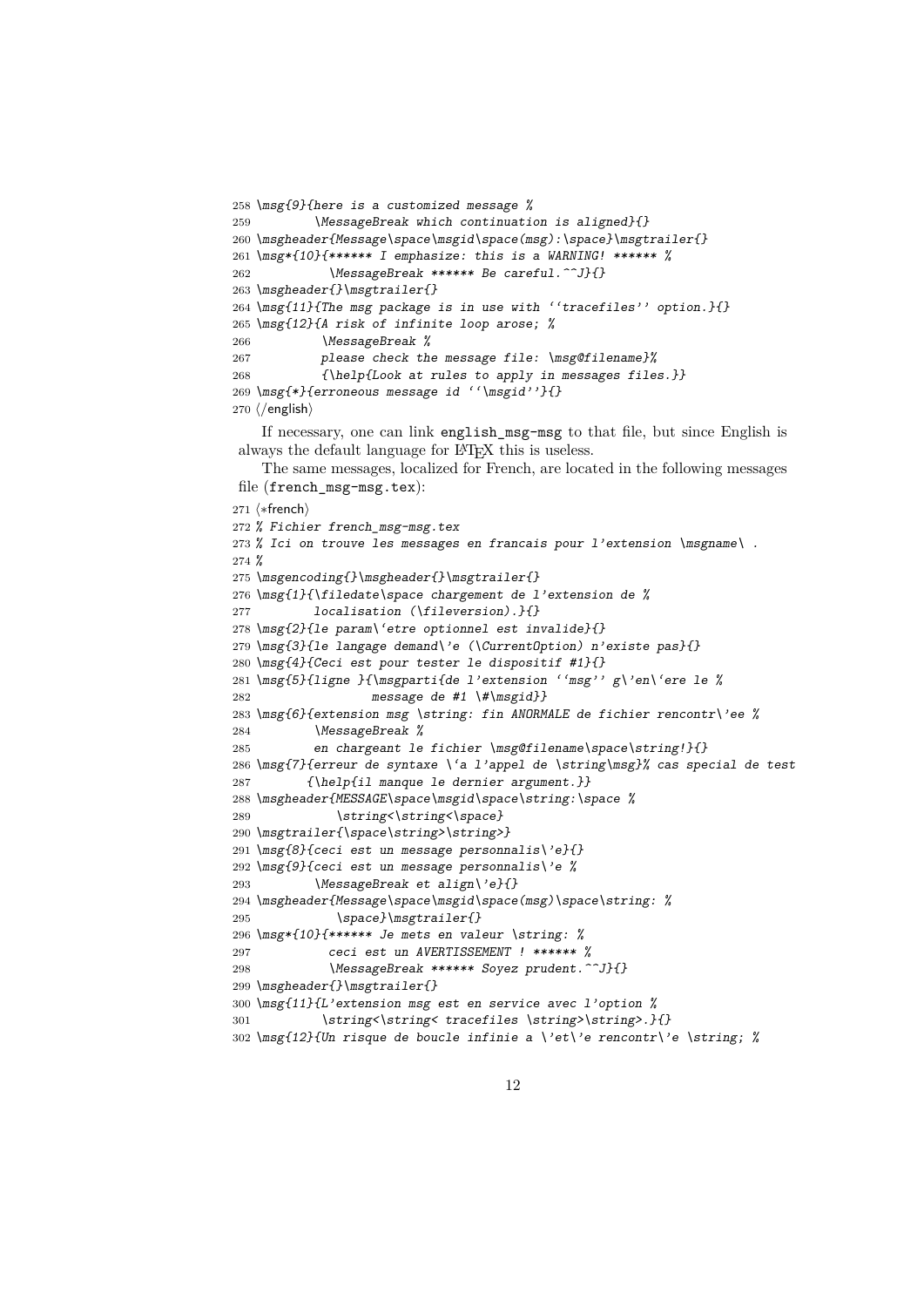```
303 \MessageBreak %
304 v\'erifier le fichier des message \string: \msg@filename}%
305 {\help{Voir les r\'egles \'a appliquer dans les fichiers de messages.}}
306 \msg{*}{le message id ''\msgid'' n'est pas r\'epertori\'e}{}
307 \langle/french\rangle\langle*code\rangle
```
Notice that you can have messages which call any internal macro name since the \catcode for @ is assigned to letter when the message file is read in.

As you see, these files mostly contain \msg calls with three arguments, so it's time now to look at this code.

Notice that we don't use the real filenames in the above  $\langle \cdot, \cdot \rangle$  tags since they contain an underscore character which is not protected at this level when using the ltxdoc document class.

## **6 The macros to use in message files**

The simpliest way to code a message is:

 $\sqrt{\frac{\max\{i\,\} \cdot \max\{i\,\} }{n}}$ 

The last message in the file should have  $\langle id \rangle$  equal to \* to say that, when reached, no valid  $\langle id \rangle$  was found in the file and the "msg" package should issue (or get or retrieve) that error *message* , which could be e.g. \msg{\*}{erroneous message id ''\msgid''}.

```
308 \catcode'\#=\active\def\set@argmsg{\def#1{\@argmsg}}%
309 \catcode'\#=6%
```

```
\msg #1#2#3
```

```
310 \def\msg{\let\@msg@gobble@space\@gobble% Should apply after firs call.
311 \@ifstar{\def\@msgskip{^^J}\@msg}{\def\@msgskip{}\@msg}}%
312 \long\def\@msg#1{\def\@msg@tempc{#1}\catcode'\#=\active%
313 \def\@msg@tempd##1##2\void{\def\@msg@tempd{##2}%
314 \let\@msg@tempe\empty%
315 \ifx\@{m}{g\tempd\emph{empty}}316 \det\{\Theta\}317 \quad \text{if } \mathbf{i} \mathbf{y}318 \@msg@tempd#1\void\relax% \@msg@tempe is the first #1 token.
319 \let\themsgi\empty% We need to clean any
320 \let\themsgii\empty% previous read
321 \let\themsgii\empty% message parts.
322 \set@argmsg\@msg@%
323 } }324 \def\@gobble@help#1#2{\@msgparts}% Case 2 lines \msg with \read
325 \long\def\@msg@#1{\def\@msg@tempd{% but not \input.
326 \ifx\@msginput@usual\@@input@msg@filename%
```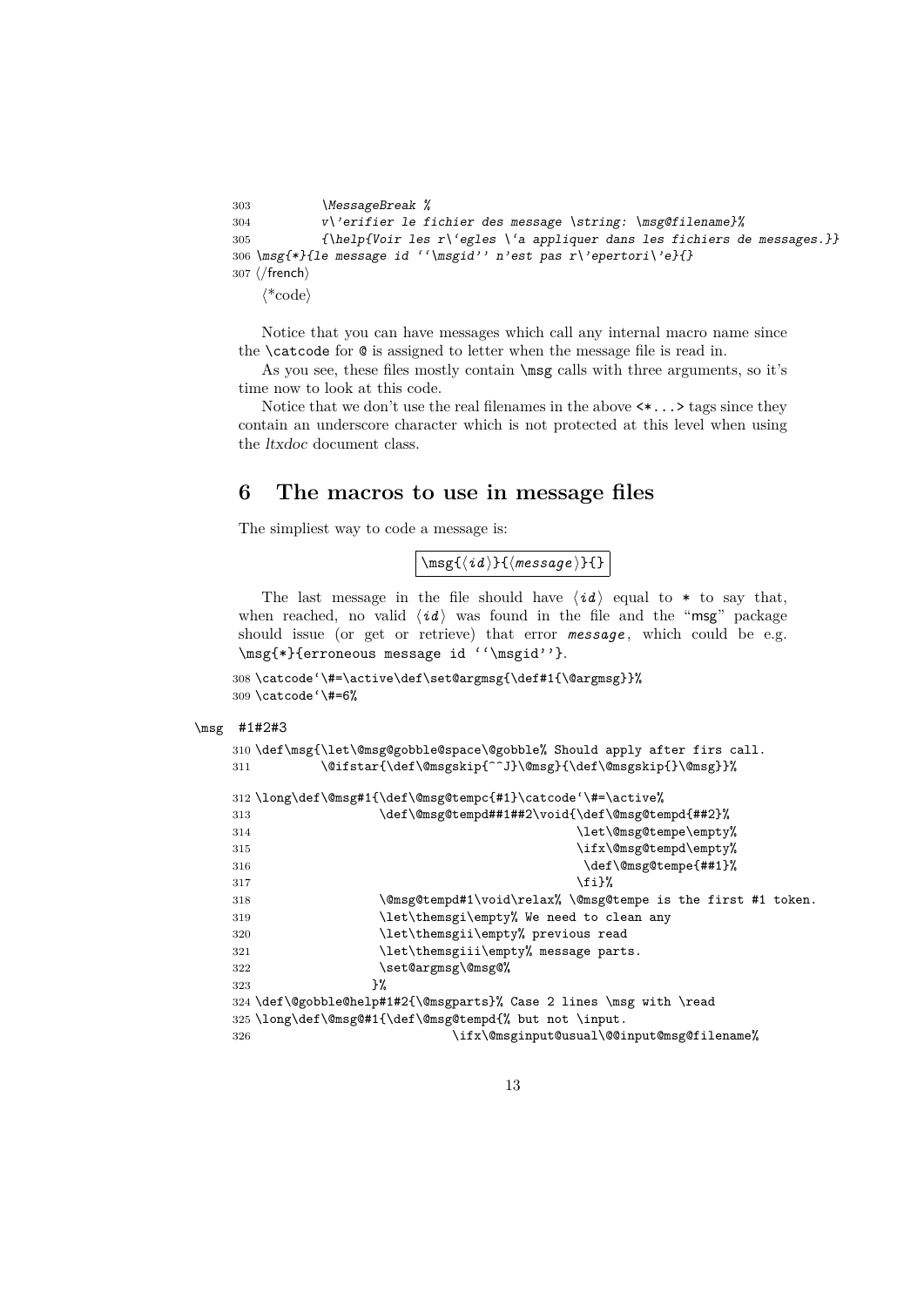|       | 327 | \def\space{\noexpand\space}%                                 |
|-------|-----|--------------------------------------------------------------|
|       | 328 | \protected@edef\msg@header{\msg@header}%                     |
|       | 329 | \protected@edef\msg@trailer{\msg@trailer}%                   |
|       | 330 | \else%                                                       |
|       | 331 | \edef\msg@header{\msg@header}%                               |
|       | 332 | \edef\msg@trailer{\msg@trailer}%                             |
|       | 333 | \fi%                                                         |
|       | 334 | \edef\space{ }%                                              |
|       | 335 | \protected@xdef\themsg{%                                     |
|       | 336 | \@msgskip\msg@header#1\msg@trailer}%                         |
|       | 337 | \def\space{ }%                                               |
|       | 338 | }‰                                                           |
|       | 339 | \catcode'\#=6\let\@msg@tempb\relax%                          |
|       | 340 | \def\@msg@tempb{\@ne\tw@\thr@@\sixt@@n\@cclv}%               |
|       | 341 | \ifx\msgid\@msg@tempb% Check for any next message request.   |
|       | 342 | \global\let\msgid\@msg@tempc%                                |
|       | 343 | \else%                                                       |
|       | 344 | \ifx\msgid\@msg@tempc% Check for the previous id.            |
|       | 345 | \if@msgnext\def\msgid{\@ne\tw@\thr@@\sixt@@n\@cclv}%         |
|       | 346 | \fi%                                                         |
|       | 347 | \fi%                                                         |
|       | 348 | \fi%                                                         |
|       | 349 | \ifx\msgid\@msg@tempc% Check for the "id".                   |
|       | 350 | \let\@msgparts@ORnot\@msgparts@%                             |
|       | 351 | \def\@msg@tempb{\endinput}%                                  |
|       | 352 | \if@msg@pkg@error%                                           |
| \help | #1  |                                                              |
|       |     |                                                              |
|       | 353 | \let\help\@firstofone%                                       |
|       | 354 | \def\@msgparts@ORnot{\endinput\def\@msg@txt@}%               |
|       | 355 | \fi%                                                         |
|       | 356 | \def\@msg@tempf{}%                                           |
|       | 357 | \expandafter\@msg@tempd%                                     |
|       | 358 | \else\expandafter%                                           |
|       | 359 | \ifx\@msg@tempe*\let\@msgparts@ORnot\@msgparts@%             |
|       | 360 | \def\@msg@tempb{\endinput\@msg@tempd%                        |
|       | 361 | \PackageWarningNoLine{msg}{\themsg%                          |
|       | 362 | \themsgi\themsgii\themsgiii}%                                |
|       | 363 | \global\let\@relaxORgobble\@gobble}%                         |
|       | 364 | \else\let\@msgparts@ORnot\@gobble%                           |
|       | 365 | \fi%                                                         |
|       | 366 | \fi%                                                         |
|       | 367 | \catcode'\#=\active                                          |
|       | 368 | \@ifnextchar\protect{\expandafter\@gobble@help}{\@msgparts}% |
|       | 369 | }‰                                                           |

When the  $\text{\sf\%}$  is reached the "msg" package will issue a  $\P$ ackageWarning with that message, but no line number is sent because the message file is still not closed and the current line number is that from the message file. The message is also forwarded to the TEX mouth even when an **\issuemsg** was requested.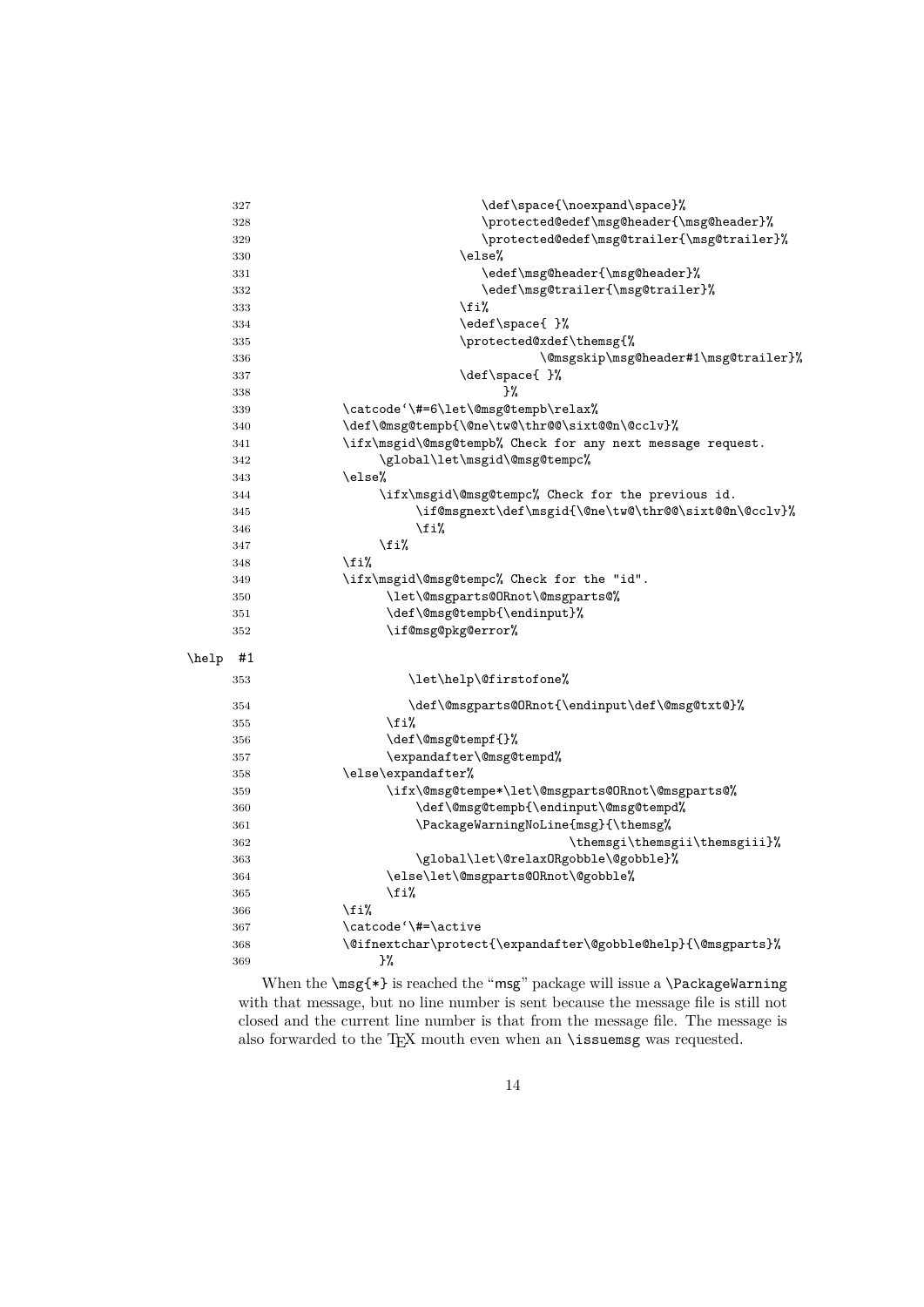#### **To build a \PackageError or \ClassError message**

A \PackageError has a message part and a help part; these are given as the following:

```
\msg{<id>}{<message-part>}{\help{<help-part>}}
```
in that special case you can't build a multi-parts message as explained in the following section.

#### **To build a multi-parts message**

When given, the optional argument provides 3 additional message parts. Here is the syntax :

```
\msg{<id>}{<message-part1 >}{\msgparti{<message-part2 >}
                             \msgpartii{<message-part3 >}
                             \msgpartiii{<message-part4 >}}
```
(Any \msgparti\* can be omitted)

When retrieved, \themsg will contain *message-part1*, \themsgi the *messagepart2*, \themsgii the *message-part3* and \themsgiii the *message-part4*. One can build the wanted message with the mix of these four parts and other materials. When requested via \getmsg or \issuemsg the four parts are sticked in the usual order.

These macros are defined when the last \msg argument is read in.

|     | 370 \long\def\@msgparts#1{\def\@msg@tempc{\catcode'\#=6% |
|-----|----------------------------------------------------------|
| 371 | \def\@msg@tempb{\issuemsg[%                              |
| 372 | \PackageError{\@msg@pkg}]{7}(msg)%                       |
| 373 | \endinput}%                                              |
| 374 | \expandafter\@msg@tempb%                                 |
| 375 | ጉ%                                                       |
| 376 | \ifx\msg#1% When #1 is \msg it's sure the previous \msg  |
| 377 | \@msg@tempc% didn't provided the correct arguments.      |
| 378 | \else%                                                   |
| 379 | \ifx\msgheader#1\@msg@tempc% ditto for \msgheader        |
| 380 | \else%                                                   |
| 381 | \ifx\msgtrailer#1\@msg@tempc% ditto for \msgtrailer      |
| 382 | \else%                                                   |
| 383 | \ifx\msgencoding#1\@msg@tempc% ditto for \msgencoding    |
| 384 | \else%                                                   |
| 385 | \@msgparts@ORnot{#1}%                                    |
| 386 | \fi%                                                     |
| 387 | \fi%                                                     |
| 388 | \fi%                                                     |
| 389 | \fi%                                                     |
|     |                                                          |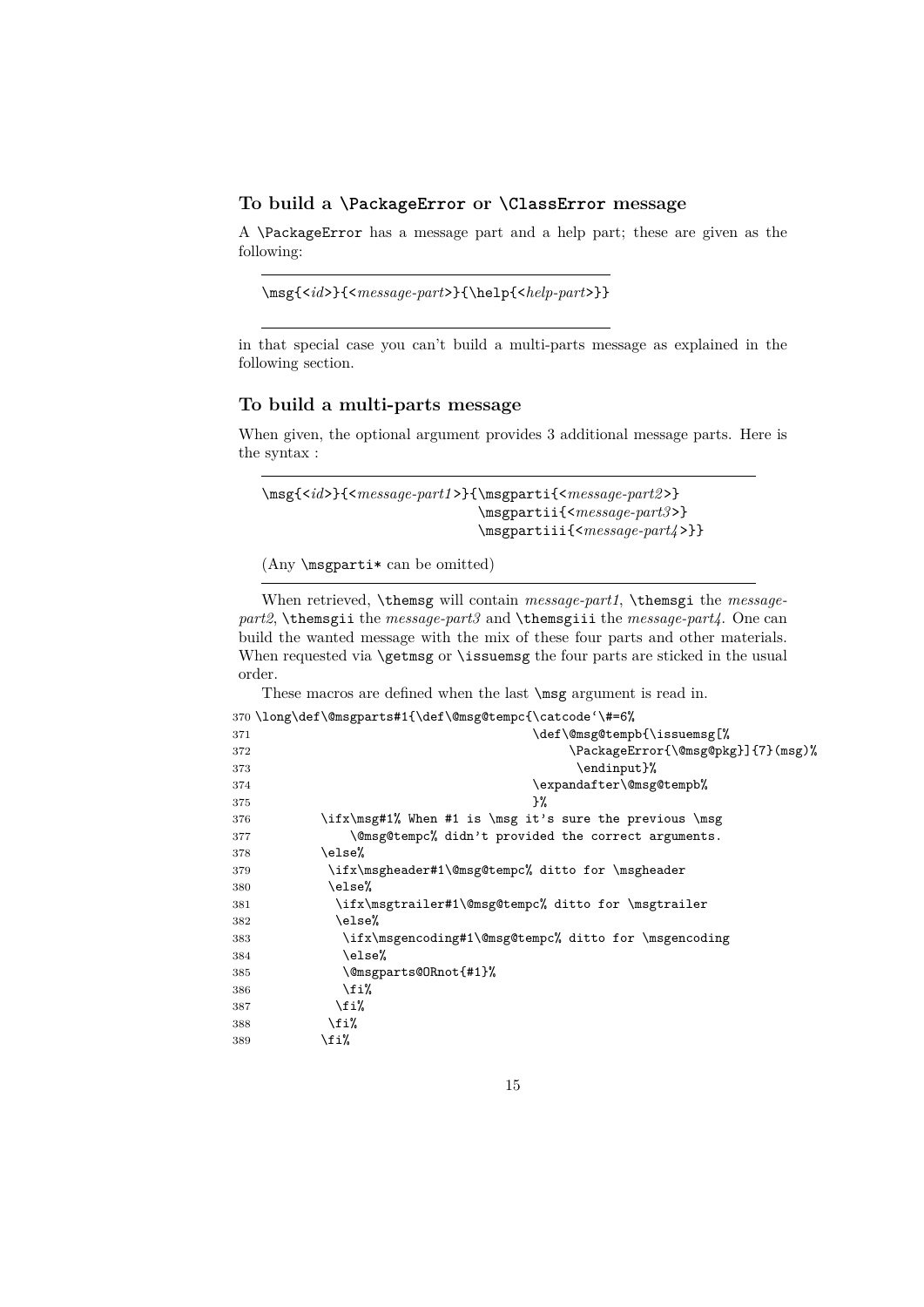```
390 \@ifnextchar\space{\@gobble}{}% Gobble any superfluous blank.
         391 }%
 \msgparti #1
\msgpartii #1
\msgpartiii #1
         392 %
        393 \long\def\@msgparts@#1{\long\def\msgparti##1{\xdef\themsgi{##1}}%
        394 \long\def\help##1{\xdef\themsgi{\space help=##1}}%
        395 \long\def\helpi##1{\xdef\themsgi{\space help=##1}}%
        396 \long\def\msgpartii##1{\xdef\themsgii{##1}}%
        397 \long\def\msgpartiii##1{\xdef\themsgiii{##1}}%
        398 #1\catcode'\#=6\expandafter\@msg@tempb%
         399 } }
```
## **Input encoding discussion**

It is assumed that, defaultly, \issuemsg will finally provide a message to the console (without any encoding). The macro **\getmsg** is designed for typesetting (usually with an input encoding). Since \retrievemsg's target is unknown, display or typesetting, we let the package or class maker to decide which input encoding has to be set up.

If you want to issue a message but not to the console, you should probably use the macro \issuemsgx in place of \issuemsg.

#### **For messages issued to the console**

If your messages can be coded in 7bits, no problem except that you probably need to avoid macros like \aa, \oe, \ae, etc. which can't output as expected on the console or log file. If your messages use 8bits characters, these 8bits characters will be output asis (until the LAT<sub>EX</sub> team introduces a real output encoding for the  $\rm{console}^3$ ).

#### **For messages to be typeset**

If any of your messages use at least one 8bits character, you need to specify which input encoding you are using:

 $\label{eq:optimal}$ 

you just have to give the name of the input encoding, exactly like with \inputencoding for the inputenc package. This is usually the first command in the messages file.

<sup>&</sup>lt;sup>3</sup>The "msg" package is already designed for any output encoding; this is the \kbencoding macro call which can do that (as currently done by my experimental keyboard package).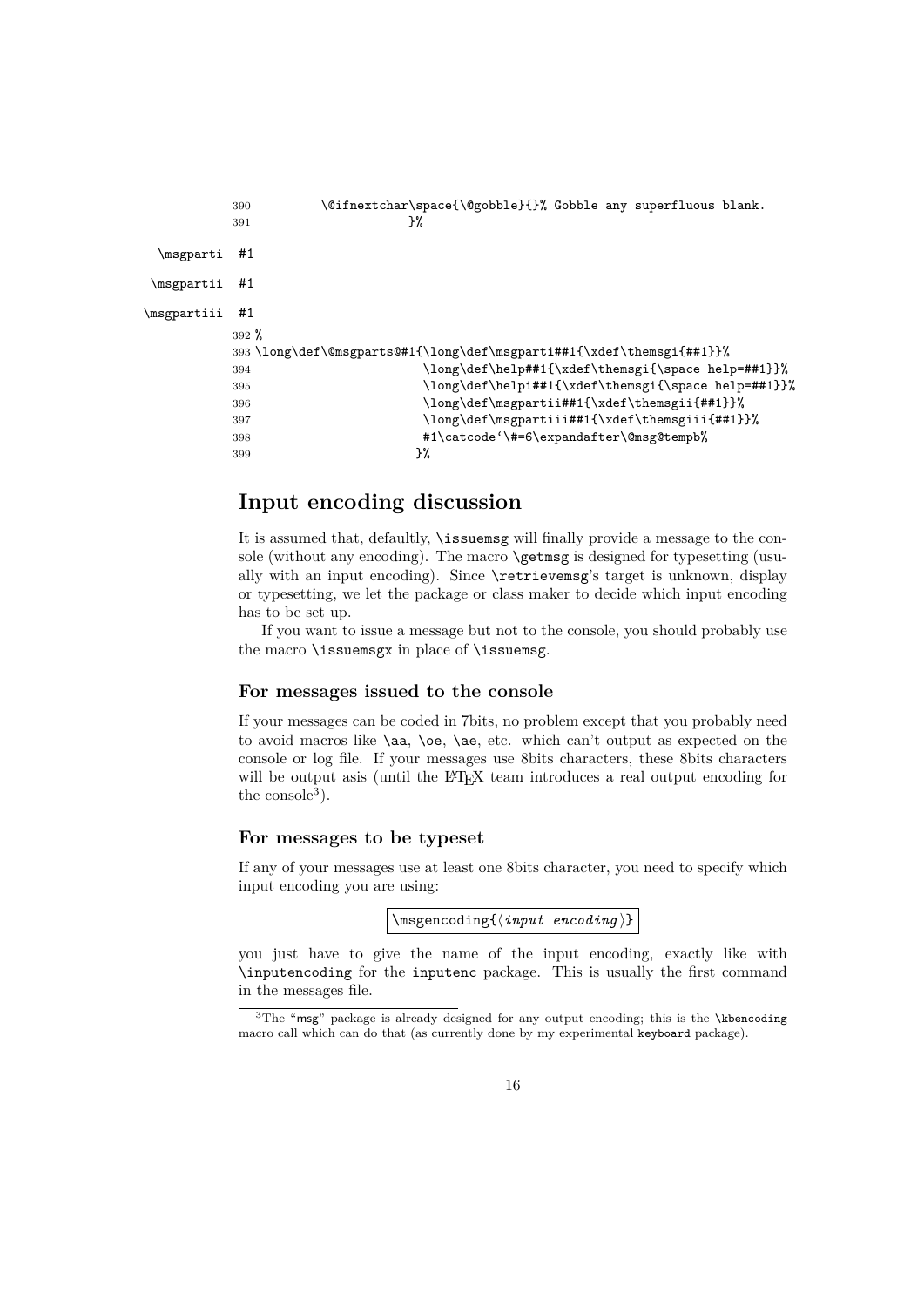| \msgencoding #1 |            |                                                                          |
|-----------------|------------|--------------------------------------------------------------------------|
|                 |            | 400 \let\@msgencoding\@gobble% Nearly null macro until \AtBeginDocument, |
|                 |            | 401 \def\msgencoding#1{\ifx\empty#1\else% just disactive 8bits chars.    |
|                 | 402        | \let\iterate0RI\iterate%                                                 |
|                 | 403        | \def\@msg@encoding{#1}%                                                  |
|                 | 404        | \ifx\msg@cmd\issuemsg% If there is not output encoding:                  |
|                 | 405        | \ifx\kbencoding\undefined%\inputencoding{ascii}%                         |
|                 | 406        | \def\@msgenc@loop##1##2{\@tempcnta'##1\relax%                            |
|                 | 407        | \loop\catcode\@tempcnta=11%                                              |
|                 | 408        | \ifnum\@tempcnta<'##2\relax%                                             |
|                 | 409        | \advance\@tempcnta\@ne%                                                  |
|                 | 410        | \repeat}%                                                                |
|                 | 411        | \@msgenc@loop\^^A\^^H%                                                   |
|                 | 412        | \@msgenc@loop\^^K\^^K%                                                   |
|                 | 413        | \@msgenc@loop\^^N\^^_%                                                   |
|                 | 414        | \@msgenc@loop\^^?\^^ff% 128-255                                          |
|                 |            | $415 \%$ %<br>\global\let\@originalkbe\relax%                            |
|                 | 416        | \else%                                                                   |
|                 |            | \xdef\@originalkbe{\noexpand\kbencoding{\@kbencoding}}%<br>$417$ %%%     |
|                 | 418        | \let\languagename\msg@languagename%                                      |
|                 | 419        | \let\msgidORI\msgid% Save current msgid because                          |
|                 | 420        | \kbencoding{#1}% it may issue any message.                               |
|                 | 421        | \let\msgid\msgidORI% Now reset it.                                       |
|                 | 422        | \@msg@moretrue% Continue file reading.                                   |
|                 | 423        | \fi%                                                                     |
|                 | 424        | \else\let\@latex@infoORI\@latex@info%                                    |
|                 | 425        | \let\@latex@info\@gobble%                                                |
|                 | 426        | \let\endinputBACK\endinput%                                              |
|                 | 427        | \let\endinput\endinputORI%                                               |
|                 | 428        | \let\msgidORI\msgid% Save current msgid because                          |
|                 | 429        | \@msgencoding{#1}% it may issue any message.                             |
|                 | 430        | \let\msgid\msgidORI% Now reset it.<br>\let\endinput\endinputBACK%        |
|                 | 431<br>432 | \let\@latex@info\@latex@infoORI%                                         |
|                 | 433        | \fi\makeatletter%                                                        |
|                 | 434        | \let\iterate\iterate0RI%                                                 |
|                 | 435        | \fi%                                                                     |
|                 | 436        | 3%                                                                       |
|                 |            | 437 \let\@msg@encoding\empty% Unknown current encoding.                  |
|                 |            | 438 \ifx\kbencoding\undefined%                                           |
|                 | 439        | \AtBeginDocument{\let\@msgencoding\inputencoding}%                       |
|                 | 440        | \let\inputencodingORI\inputencoding% Save \inputencoding code            |
|                 | 441        | \def\inputencoding#1{\def\@ieg{#1}\let\exec@ieg\relax% Avoid             |
|                 | 442        | \ifx\@ieg\@previeg\else% to load twice                                   |
|                 | 443        | \def\@previeg{#1}% the same encoding file.                               |
|                 | 444        | \def\exec@ieg{\inputencodingORI\@ieg}%                                   |
|                 | 445        | \fi%                                                                     |
|                 | 446        | \exec@ieg%                                                               |
|                 | 447        | }%                                                                       |
|                 |            |                                                                          |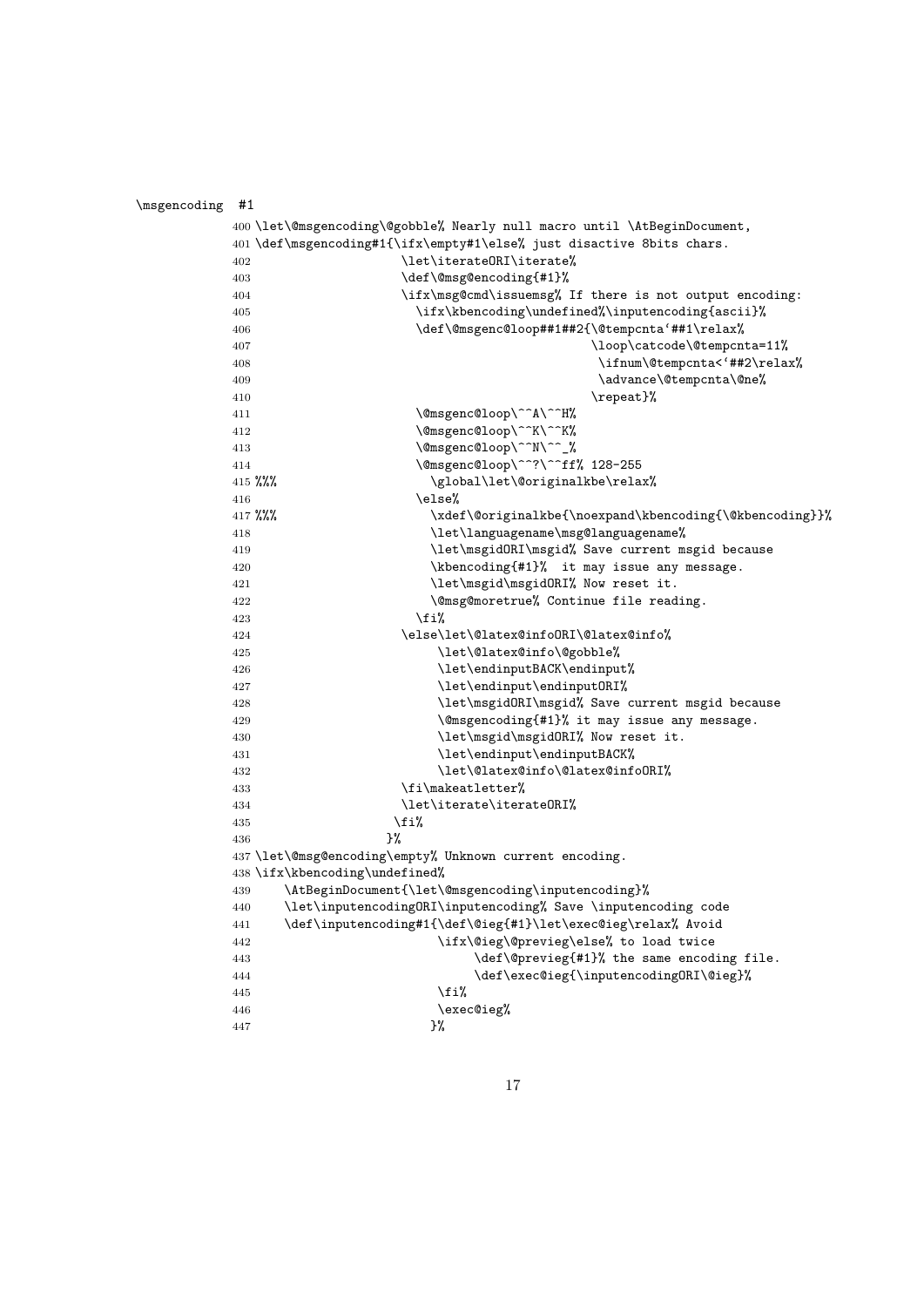```
448 \else%
449 \AtBeginDocument{\let\@msgencoding\kbencoding}%
450 \text{ tif}
```
### **Disadvantage using \msgencoding**

As the inputenc package is automatically loaded when \msgencoding is executed, there is a risk you try loading again inputenc in the preamble via \usepackage. This is the case if any message was already issued by the "msg" package and then an option clash will occur and force you to put the encoding option as a global option in \documentclass.

Since "msg" is calling inputenc there will be real difficulties to localize the inputenc package itself.

## **The messages file rules**

Due to the previous \read (page **??**) code you should apply the following rules in a message file:

**Rule 1:** A line can be a comment (begining with %).

- Rule 2: A line can begin with \msg,\msgheader,\msgtrailer or \msgencoding.
- **Rule 3:** A \msg line can be continued on the next line(s), assuming each one ends with  $\mathcal{L}$ .
- Rule 4: The following macros: \msgheader, \msgtrailer, or \msgencoding are always executed.
- Rule 5: Spacing inside \msgheader and \msgtrailer should be made only by the use of the macro \space.
- **Rule 6:** Any of these three macros should be expandable at any time.
- **Rule 7:** No other macro command can begin a line.
- **Rule 8:** All 8bits characters used should in the range specified by the macro command \msgencoding.

That's all!

#### **To build messages with header and/or trailer**

```
\msgheader #1
```
\msgtrailer #1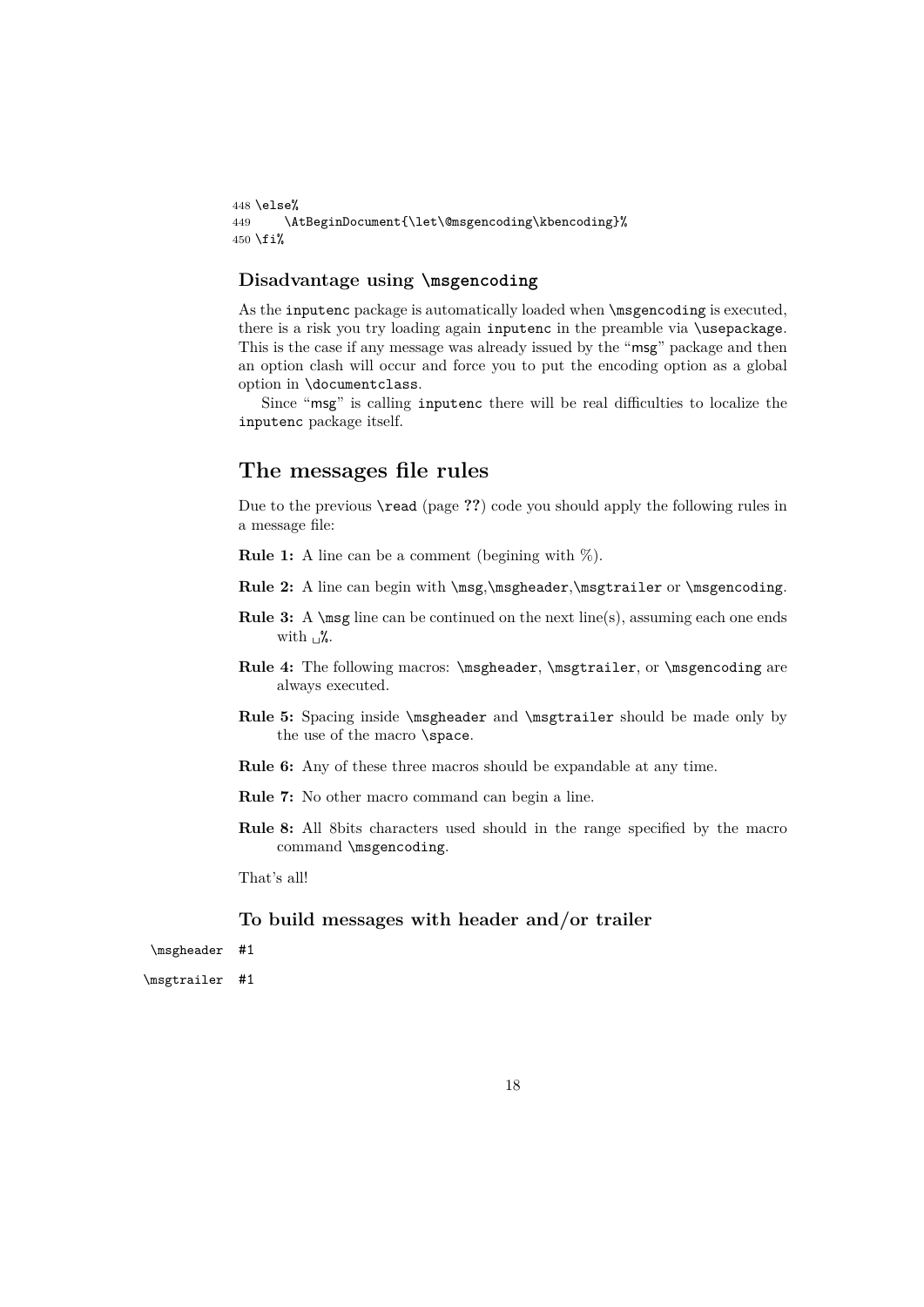```
451 \def\msgheader#1{\let\reserved@a\relax%
452 \def\msg@header{#1}\protect\@msgHTsptoken}%
453 \def\msgtrailer#1{\let\reserved@a\relax%
454 \def\msg@trailer{#1}\protect\@msgHTsptoken}%
455 \def\@msgHTsptoken{\@ifnextchar\@sptoken{\@msg@gobble@space%
456 \left\{ \frac{\text{det}\omega \right\} }{ \text{det}\omega \right\}457 {\left\{\{\text{@gsobble@space}\458 }%
```
Before any \msg call you can specify which header and/or trailer you want in the following message or messages. You just have to specify them:

\msgheader{<*my\_header*>} \msgtrailer{<*my\_trailer*>}

When a message needs to be continued on the next line you just have to insert \MessageBreak where you want the new line will start and then the "msg" package will try to align the following text by adding the same number of **\spaces** as tokens in the expanded \msgheader. That feature only applies with \issuemsg and only to the <*message-part1* > (the three other message parts can not have any header or trailer).

#### **To emphasize a message**

When you want to emphasize a message you just have to code the star form of the \msg macro:

\msg\*{<*id*>}{<*message-part1* >}{<*part2* }>}

and then the message will be issued after a line skip on the console and log. If your message ends with  $\sim$ J another line will be skiped after. Obviously this feature only works with **\issuemsg** but not with **\getmsg** or **\retrievemsg**.

#### **Examples & tests**

We use message  $# 5$  of msg-msg.tex file as following: \def\foo#1{\retrievemsg5(msg)[#1]\themsg\the\inputlineno\ \themsgi}

then \emph{The \foo{test}} will generate:

The *"msg" package line number 1199 issues #5 test message* In a French document, the code \emph{La \foo{test}} will issue:

*La ligne 1205 de l'extension "msg" génère le message de test #5*

We will now use the message  $# 8$  of msg-msg.tex file in order to show the customization set in that file.

\getmsg8(msg) will generate: MESSAGE 8: "here is a customized message"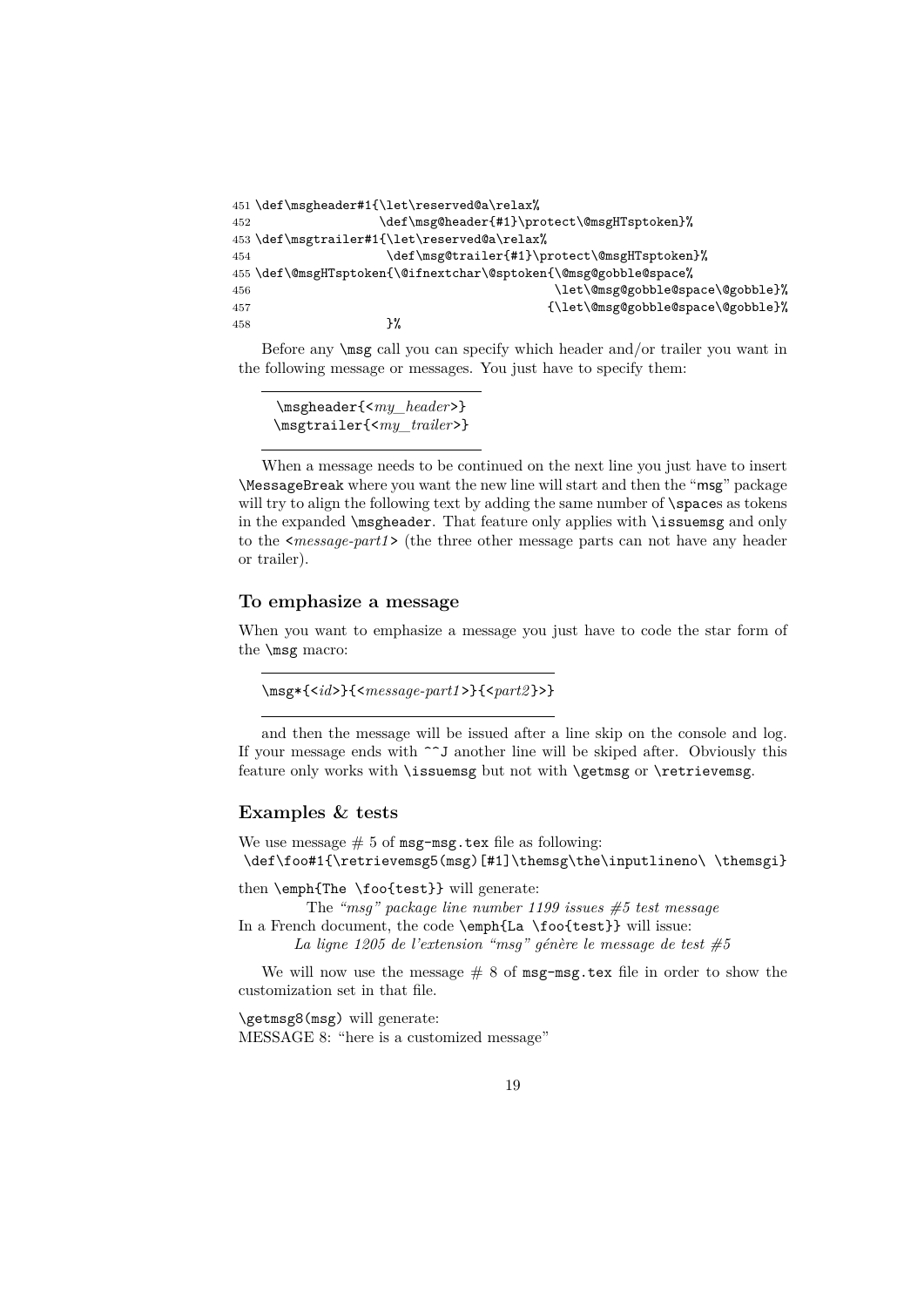The following \texttt{\getmsg9(msg)} using \MessageBreak will give at the console: MESSAGE 9: "here is a customized message which continuation is aligned" (same message issued to the console). And in a French document, the same calls will issue: MESSAGE 8 : « ceci est un message personnalisé » MESSAGE 9 : « ceci est un message personnalisé et aligné » Below is a test of an emphasized message ( $\texttt{\getmsg{10}(msg)}$ ):

Message 10 (msg): \*\*\*\*\*\* I emphasize: this is a WARNING! \*\*\*\*\*\* \*\*\*\*\*\* Be careful. (same message issued to the console).

## **7 Testing a message file**

 $\iota$ issue

When you are building a messages file few typing errors can occur; so there is a need to test that file. You can do this by using the following macro call:

\issueallmsg[ $\langle message\_macro \rangle$ ]( $\langle package \rangle$ )

All messages will be retrieved and issued as requested (with the message macro) but not, perhaps, with the exact macro call which will be used in the L<sup>AT</sup>EX  $2\varepsilon$ package or document class. Specially, the \help macro call does nothing and \msgparts are listed in the order found in the file. You should also notice that all macros used inside the messages should be expandable. This macro is allways executed with the  $tracefiles<sup>4</sup> option.$ 

Here is an example using the "msg" file (\issueallmsg[\wlog](msg)) please check the log file to find the output.

| allmsg | $[#1]$ (#2)                                                        |
|--------|--------------------------------------------------------------------|
| 459    | \def\issueallmsg{\bgroup\let\@@input@msg@filename\@msginput@usual% |
| 460    | \let\msg@cmd\issuemsg%                                             |
| 461    | \@ifnextchar[{\i@sueallmsg}{\i@sueallmsg[\issuemsgio]}%]           |
| 462    | ጉ%                                                                 |
| 463    | \def\i@sueallmsg[#1]{\let\@msg@iocmdn#1\i@@ueallmsg}%              |
| 464    | \def\i@@ueallmsg(#1){\def\next{\i@@@eallmsg(#1)}%                  |
| 465    | \long\def\help##1{\xdef\themsgi{\space help=##1}}%                 |
| 466    | \let\if@msgnext\iftrue% begin/continue loop.                       |
| 467    | \def\msgid{\@ne\tw@\thr@@\sixt@@n\@cclv}% Set next one wanted.     |
| 468    | \let\prev@msgid\msgid% Save previous id.                           |
| 469    | \i@@@eallmsg(#1)% Go for looping.                                  |
| 470    | \let\if@msgnext\iffalse%                                           |
| 471    | }‰                                                                 |

I never found the right code to avoid a loop with tracefiles option...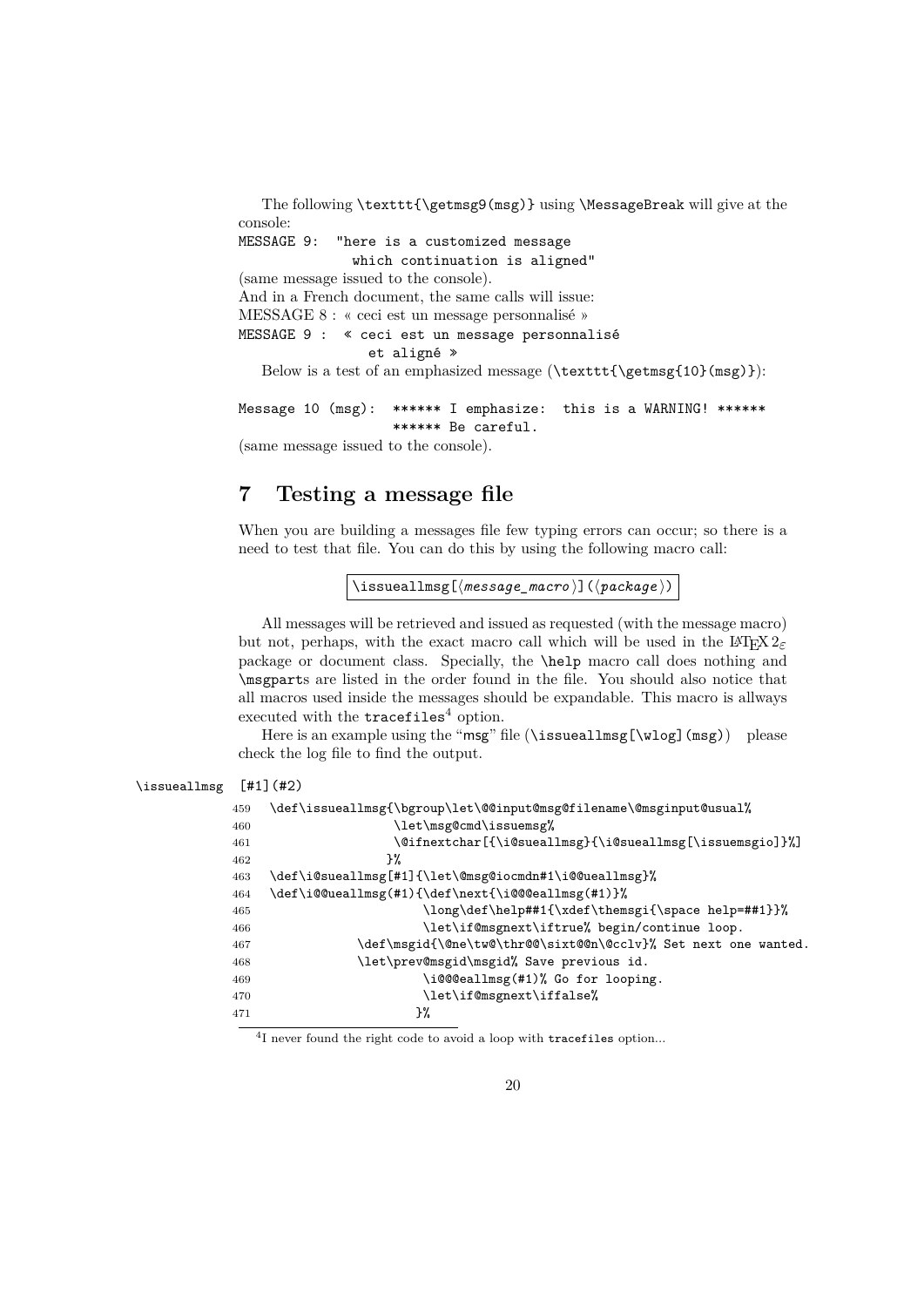| 472 | \def\i@@@eallmsg(#1){\def\@tempa{\i@@uemsg[\@msg@iocmdn]}% |
|-----|------------------------------------------------------------|
| 473 | \let\themsg\empty%                                         |
| 474 | \expandafter\@tempa\expandafter{\msgid}(#1)[]% Get it.     |
| 475 | \def\@tempa{\let\if@msgnext\iffalse}%                      |
| 476 | \ifx\prev@msgid\msgid%                                     |
| 477 | <b>\@tempa%</b>                                            |
| 478 | \let\@@input@msg@filename\@msginput@usual%                 |
| 479 | \issuemsg[\PackageError{msg}]{12}(msg)%                    |
| 480 | \expandafter\stop%                                         |
| 481 | \fi%                                                       |
| 482 | \let\prev@msgid\msgid% Save previous id.                   |
| 483 | \def\@tempa{*}% Check if last one.                         |
| 484 | \ifx\msgid\@tempa%                                         |
| 485 | \let\next\egroup% This is the end.                         |
| 486 | \fi%                                                       |
| 487 | \let\msg@cmd\issuemsg%                                     |
| 488 | \next%                                                     |
| 489 | }%                                                         |

## **8 Output options**

 $\{\text{usage}[\langle output-options \rangle]$   $\{msg\}$ 

The output options provide to the "msg" package with a running macro name to issue any message, in replacement of the default \issuemsgio macro initialized at the begining (cf page **??**). Currently the following macro names are defined as options:

\usepackage[message|wlog|typeout|kbtypeout]{msg}

```
490 \ifx\intern@lc@llfrom\undefined% Options aren't declared for internal/kernel calls
491 \DeclareOption{message}{\let\issuemsgio\message}% TeX cs.
492 \DeclareOption{wlog}{\let\issuemsgio\wlog}% Plain TeX cs.
493 \DeclareOption{typeout}{\let\issuemsgio\typeout}% LaTeX cs.
494 \DeclareOption{kbtypeout}{\let\issuemsgio\kbtypeout}% Keyboard cs.
```
495 \fi%

These options are related to basic messages macros but this is not an exhaustive list of macros which can be called by \issuemsg. Specially, \PackageError can also be used, as already discussed p. **??** and p. **??**. The last one macro name is coming from a package of mine (keyboard) doing input encoding and output decoding.

## **9 A tracing option**

```
\usepackage[\langle \text{trace} \rangle] {msg}
```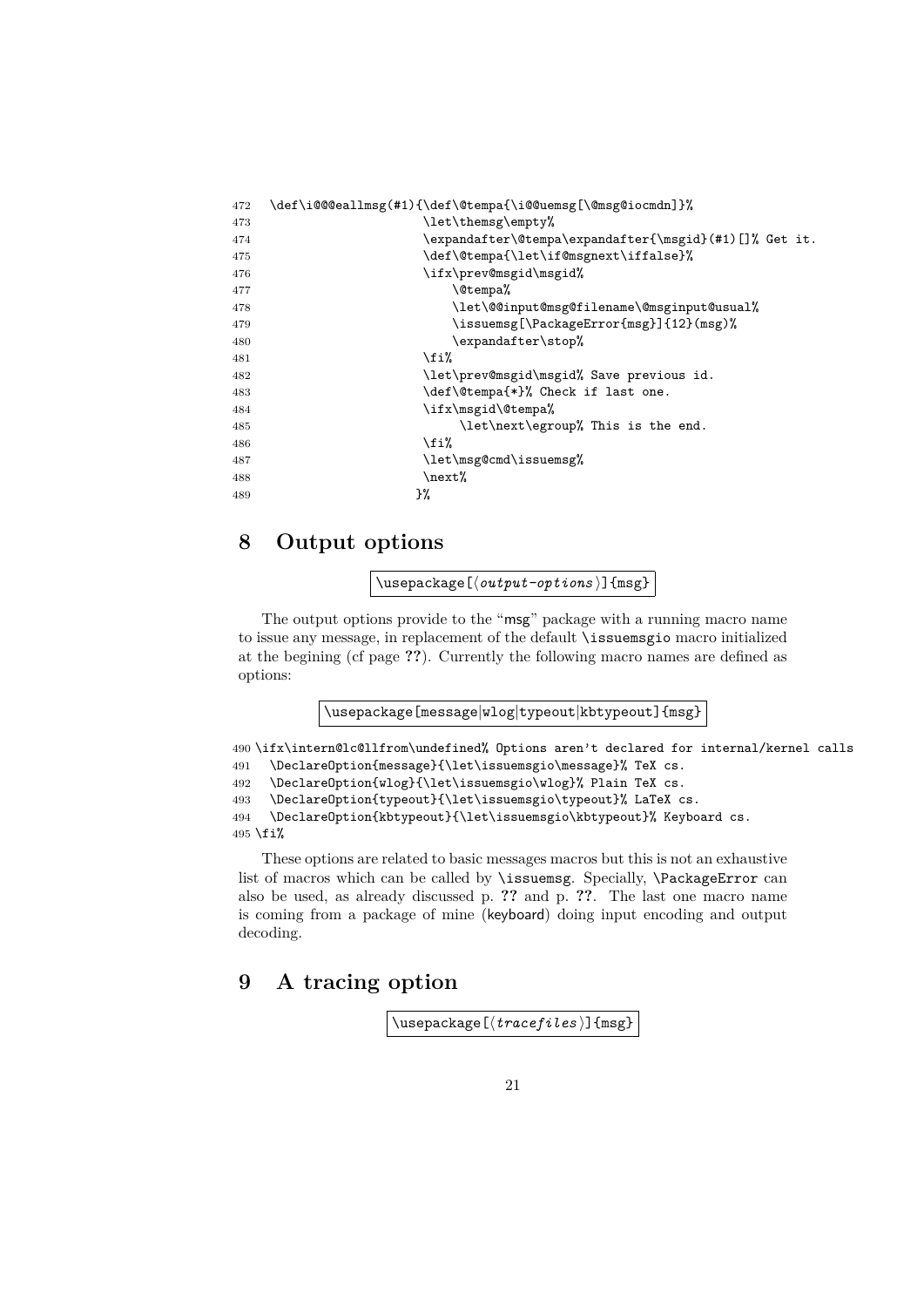The tracefiles option changes the processing for reading messages files. Defaultly these files are not read with the usual \input macro and so the files are not listed in the log file. When giving the tracefiles option messages files are read with a \input macro like and then the full path names are listed.

496 \ifx\intern@lc@llfrom\undefined% Options aren't declared for internal/kernel calls 497 \DeclareOption{tracefiles}{\let\@@input@msg@filename\@msginput@usual}% 498 \fi%

## **10 A special option**

\usepackage[ $\langle$ *noop*}]{msg}

The noop option changes the processing: don't read the messages files and just provides the "msgid" as text message with the following header:  $0 \leq m$ sg noop>.

```
499 \ifx\intern@lc@llfrom\undefined% Options aren't declared for internal/kernel calls
500 \DeclareOption{noop}{\def\@@input@msg@filename{\xdef\themsg{0}%
501 \xdef\themsgi{\string<msg noop\string>\space\msgid}%
502 } \%503 \frac{1}{2}504 \fi%
```
## **11 Language options**

\usepackage[ $\langle output-options \rangle$ , $\langle language-name \rangle$ ]{msg}

Defaultly messages are issued from the message file dedicated to the document running language. One can force the "msg" package to use a specific language (assuming it was defined in the language.dat file in use), just give it as the last option.

#### \nativelanguage #1

505 \edef\nativelanguage{french}% This is my native language.

This optional macro is usefull to understand and/or translate correctly the message files. Each package writer can define it as i currently do for the "msg" package here. To obtain messages in writer's native language, just call the "msg" package with the option 'native':

\usepackage[ $\langle output-optims \rangle$ ,native]{msg}

The previous line of code declares french as an option for the "msg" package itself. Going this way we redefine \packagewarning we set at the begining page **??** and translate \on@line in French. I don't suggest to do the same for all other languages... this is just a native language privilege.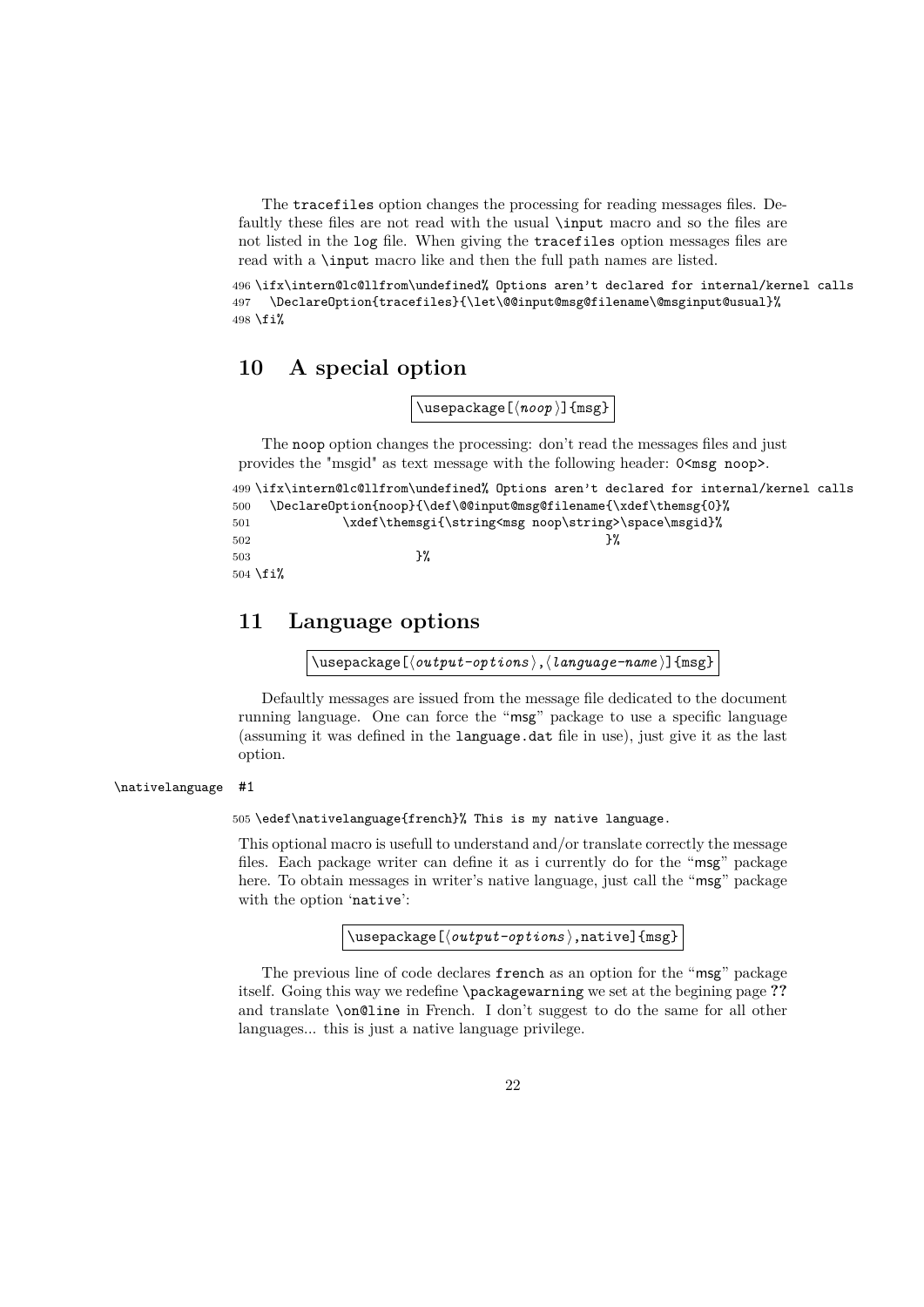```
506 \let\on@lineORI\on@line%
507 \let\pwhORI\packagewarningheader%
508 \ifx\intern@lc@llfrom\undefined% Options aren't declared for internal/kernel calls
509 \DeclareOption{french}{% Mostly a testing option
510 % or have msg's messages in French.
511 \@msgINfrench}%
512 \fi%
513 \def\@msgINfrench{%
514 \def\on@line{ (voir le source, ligne \the\inputlineno)}%
515 \def\packagewarningheader##1{Extension ##1 : ATTENTION, }%
516 \def\msg@languagename{french}}%
```
It may occur that the  $\langle \text{languagename} \rangle$  is already set (e.g. in the LAT<sub>EX</sub> format), so we test it; if French is set the "msg" package will then speak that language.

517 \edef\@msg@tempa{french}\ifx\languagename\@msg@tempa\@msgINfrench\fi%

Here is the code to process the last option:

```
518 % Last option will be the msg's language if defined (within the
519 % \texttt{language.dat} file in use).
520 \ifx\intern@lc@llfrom\undefined% Options aren't declared for internal/kernel calls
521 \DeclareOption*{% Once a language is provided we should
522 \let\on@line\on@lineORI% reset to default.
523 \let\packagewarningheader\pwhORI%
524 \def\@msg@tempa{native}%
525 \ifx\@msg@tempa\CurrentOption%
526 \let\msg@languagename\nativelanguage%
527 \else%
528 \expandafter%
529 \ifx\csname l@\CurrentOption\endcsname\relax%
530 \def\@msg@tempa{\retrievemsg3(msg)\PackageWarningNoLine{msg}%
531 {\themsg\themsgi\themsgii\themsgiii}}%
532 \else\def\@msg@tempa{\edef\msg@languagename{\CurrentOption}}%
533 \fi\@msg@tempa%
534 \fi%
535 } }536 \fi%
537 %
```
The last option, if undeclared as an option, is assumed to be a language name. If that language is unknown (i.e. undefined in the language.dat file in use) we issue a warning with message number 3, otherwise that language name will be now the prefix for all the message files names searchs. It overides any previously set (in format, package, ...) language name for use by the "msg" package.

Notice that, when set (and forced) as option, the "msg" language name can't be changed any way inside the document (no language change can modify that).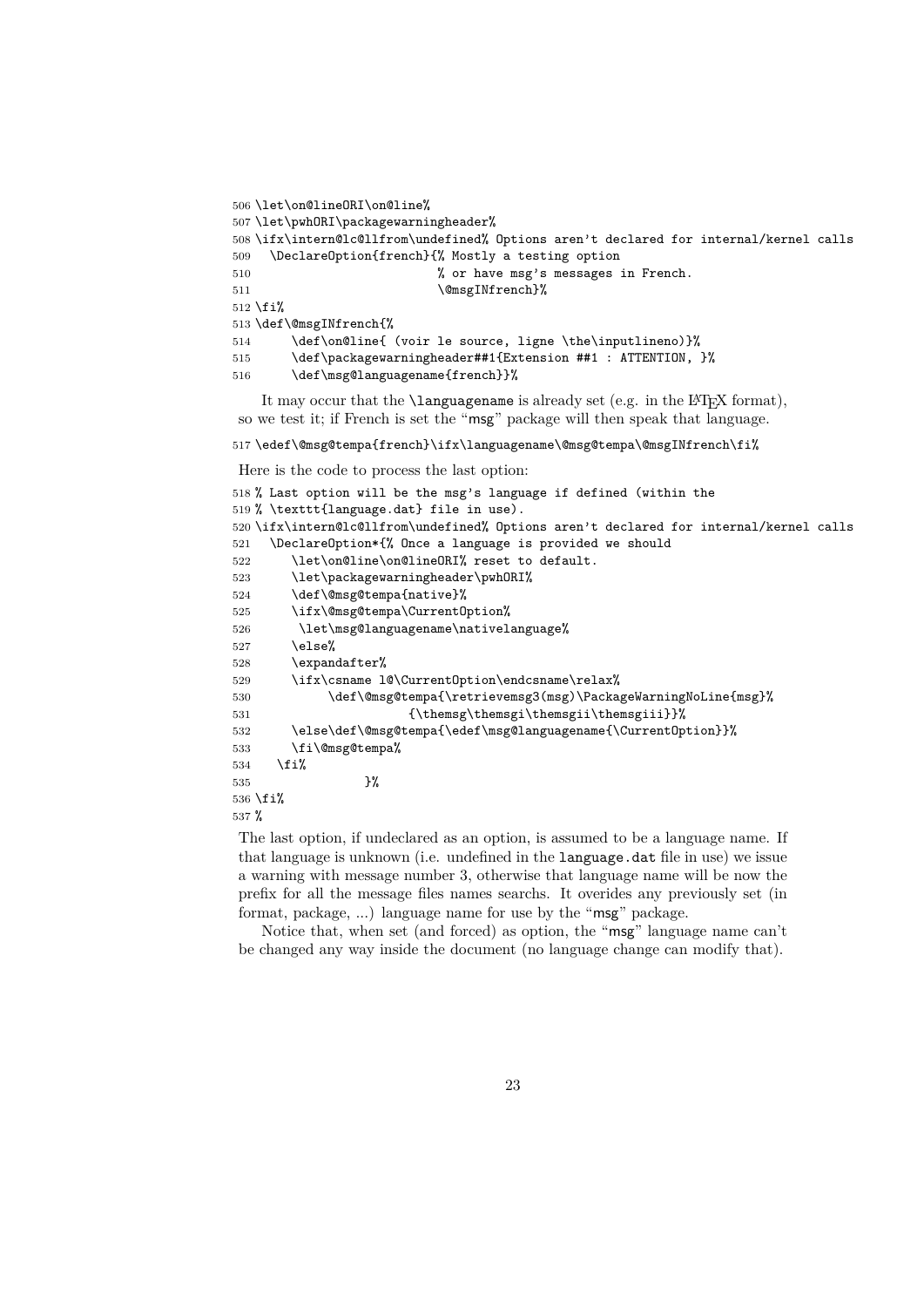## **12 Finally**

It's time now to process the options, get the "msg" package's banner and issue it as well in the log file.

That's all for the code.

538 \ifx\intern@lc@llfrom\undefined% No process of options for internal/kernel calls 539 \ProcessOptions% Process options

```
540 \fifi%
```

```
541 % Retrieve msg: \filedate\ msg package (\fileversion) loaded.
```
542 \bgroup% Protect from any setting.

```
543 \retrievemsg1(msg)%
```
544 \csname msg@MPC\endcsname% required when ltxdoc

```
545 \ProvidesPackage{msg}[\themsg]% Issue that message in log file with
```

```
546 \def\@msg@tempa{\retrievemsg{11}(msg)\wlog{\themsg}}% options messages.
```

```
547 \ifx\@@input@msg@filename\@msginput@usual\expandafter\@msg@tempa\fi%
```

```
548 \egroup%
```

```
549 \langle/code)
```
## **13 Migration scheme**

If you want to migrate a document class ou package issuing messages in order it could be localized for any language, you just have to follow the following steps:

- 1. Chose the native language and create the related messages file.
- 2. Chose the input encoding and define it in the messages file with the macro \msgencoding.
- 3. Insert the final error message  $(\n\{*\} \{ \dots \} \})$ .
- 4. Isolate all messages in the code.
- 5. Attach to each message a unique id.
- 6. Comment each message argument(s) and put these arguments in the message file as:

\msg{id}{argument1}{<argument2>}

- 7. Replace the message macro call (\typeout or \wlog or ...) by : \issuemsg[<message macro>]{id}(package)
- 8. Check the syntax carefully, specially, for error messages and when a parameter will be used.
- 9. Test each message independtly and tune it considering the display option, the header and trailer facilities, etc.
- 10. Test the messages file with \issueallmsg.
- 11. Consider other translations of your native messages file.
- 12. Release the new code along with its messages files.